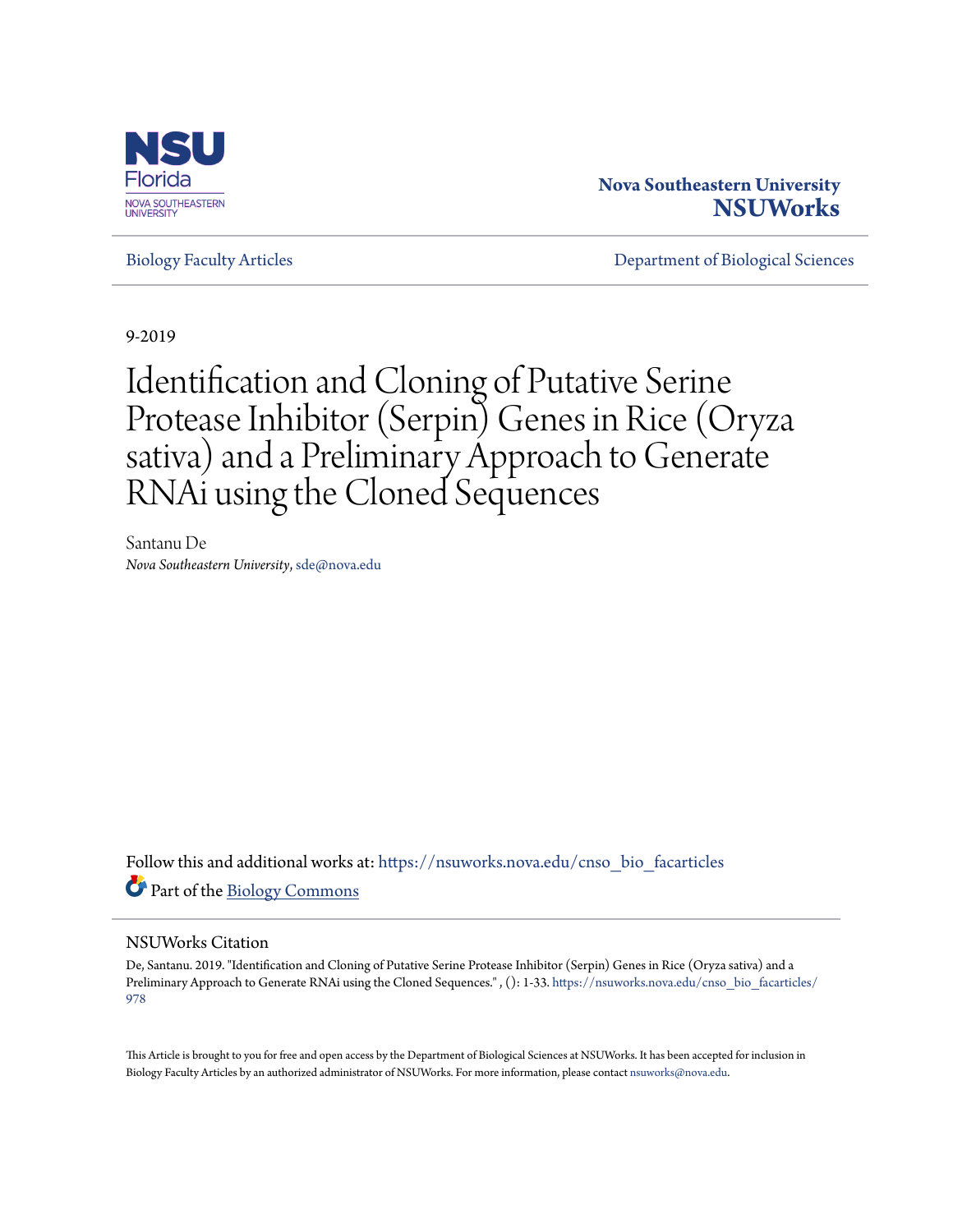# **Identification and Cloning of Putative Serine Protease Inhibitor (Serpin) Genes in Rice (***Oryza sativa***) and a Preliminary Approach to Generate RNAi using the Cloned Sequences**

*Santanu De*

#### **ABSTRACT**

 Programmed Cell Death (PCD) is an important mechanism of plant immune response against diseases. Serine protease inhibitors ('serpins') are a conserved superfamily of proteins that inhibit serine protease targets and prevent programmed cell death (PCD) in plants, in absence of pathogen infection. In this project, putative serpin genes in rice (*Oryza sativa*) which are homologous to necrotic/'Nec' serpin genes in *Drosophila* are identified by bioinformatic analyses. This is followed by cloning of specific exon sequences of the rice serpin genes identified. Finally, one of the cloned sequences is utilized in a series of steps to produce interfering RNA (RNAi), to block the gene expression. Results of this study would help elucidate the importance of serpins in the regulation of PCD in rice. The work could lead to further research aimed at generating disease-resistant transgenic plants.

#### **KEYWORDS:**

 Serine protease inhibitor, serpin, Nec, plant innate immunity, programmed cell death (PCD), cloning, RNAi disease-resistant, transgenic, rice.

#### **INTRODUCTION**

It has been studied for long that plants and animals have evolved elaborate mechanisms to combat the wide range of potential microbial pathogens that invade them. Animal pathogens often target and suppress programmed cell death (PCD) pathway components to manipulate their hosts. On the contrary, plant pathogens often trigger PCD (Greenberg & Yao, 2004). In cases where disease resistance is accompanied by plant PCD, an event called the hypersensitive response, the plant surveillance system has developed for detecting pathogen-secreted molecules in order to initiate a defense response.

Usually, most plant species are resistant to majority of potential microbial invaders. This phenomenon is known as 'non-host' or 'species' resistance/immunity (Numberger & Brunner, 2004). When a plant gets infected with a pathogen, it may rapidly activate an immune response to effectively prevent the pathogen from growing and developing. Defense mechanisms in plants against pathogens are of two main classes; the ones present constitutively, and those which are induced upon exposure to a pathogen. Many microbe-associated products called 'general elicitors' (including polypeptides, glycoproteins, lipids and oligosaccharides) exhibit proven ability to induce plant species-specific immunity upon infiltration into leaf tissue (Numberger & Scheel, 2001).

#### **Plant defense mechanisms and Programmed Cell Death**

Plant defense mechanisms comprise processes resulting from transcriptional activation of pathogenesisrelated genes; for example, production of lytic enzymes (proteases, chitinases and glucanases), anti-microbial proteins (defensins) or anti-microbial secondary metabolites (phytoalexins) or, more importantly, extracellular production of reactive oxygen intermediates (ROI's) during oxidative burst of plants depending on transient increases of cytosolic calcium ion levels, catalyzed by an NADPH oxidase protein complex. The most prominent plant defense response is the frequently observed, highly localized, hypersensitive response (HR) similar to apoptotic (programmed) cell death in animal cells (Lam et al., 2001) and associated with a phenomenon termed the Resistance Response (RR). A RR is triggered when the host has a dominant *R* gene that corresponds to a dominant *avr* gene in the pathogen. This gene-for-gene interaction results from direct or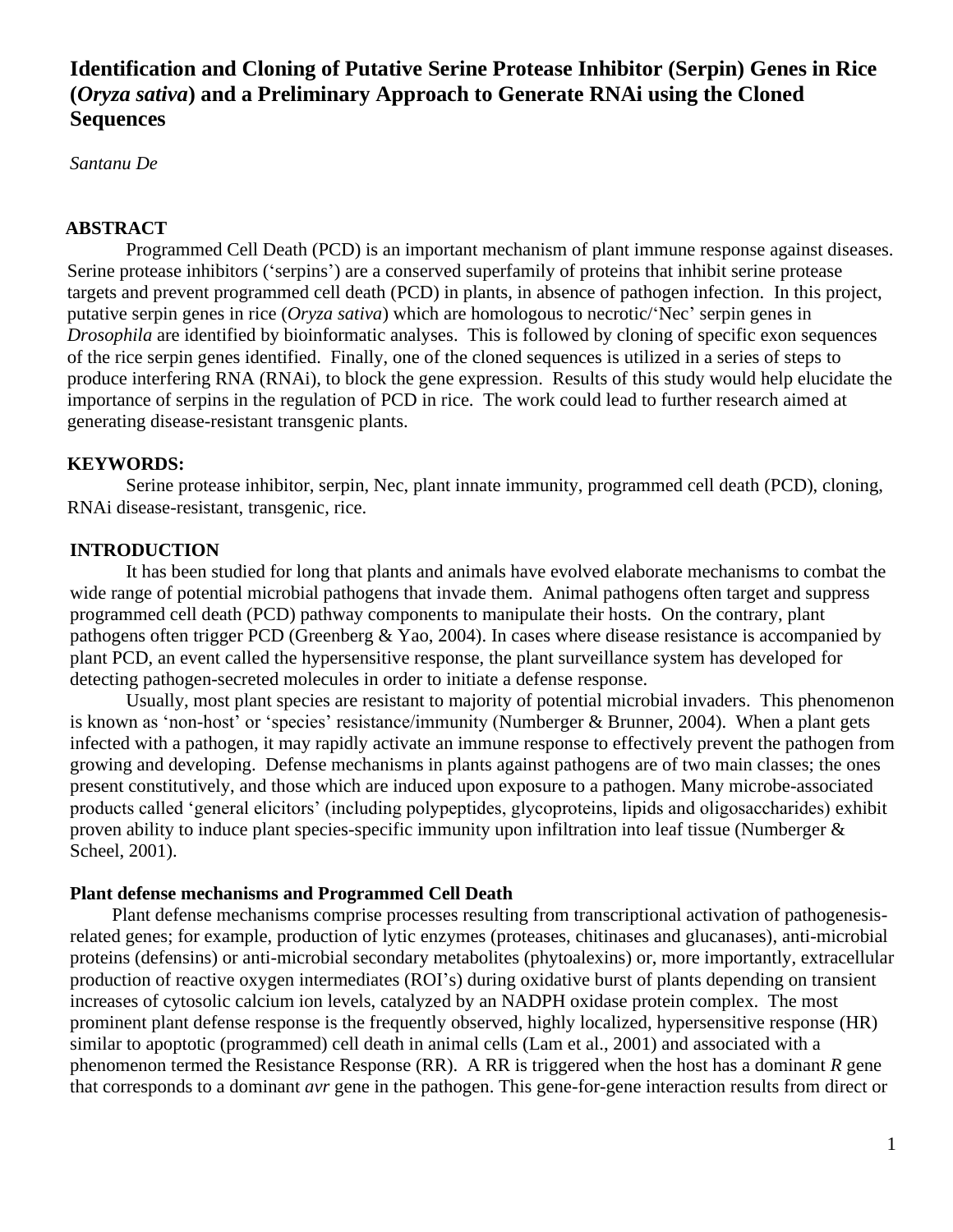indirect interaction between the R and avr gene products, depending on the R-avr gene pair (Fluhr & Kaplan-Levy, 2002).

#### **Intracellular signal transduction in plant innate immunity**

Signal transduction cascades link recognition and defense responses through second messengers conserved among most eukaryotes. Activation of innate immune responses in plants are commonly signaled by changes in cytoplasmic calcium ion levels, production of ROIs and nitric oxide (NO) and post-translational activation of MAPK cascades. Signaling pathways mediating the innate immunity in insects, plants and animals have been reported to be much conserved (Ausubel, 2005).

#### **The Toll receptor pathway in** *Drosophila*

Toll is a transmembrane receptor present in *Drosophila*, with a leucine-rich repeat (LRR) domain. It exerts significant roles in embryonic development and in immune response. The Spaetzle gene product, a cytokine-like polypeptide, acts as an extracellular ligand (after being formed by cleavage of pre-Spaetzle), that binds to the Toll receptor and activates the Toll pathway in *Drosophila*. The recognition of pathogenassociated molecular patterns (PAMPs) like bacterial lipo-polysaccharides and fungal mannans, propagates an immune reaction by proteases regulated by serine protease inhibitors called serpins (Medzhitov & Janeway, 2002). The immune-induced cleavage of Spaetzle involving a proteolytic cascade has been described by the discovery of Spn43Ac, a hemolymph serpin, which downregulates the Toll pathway. A Toll-like domain homologous to the *Drosophila* Toll or the human interleukin receptor is present in the plant disease resistance genes (R genes). In insects and mammals, a family of conserved transmembrane Toll-like receptors (TLRs) functions as PRRs (pathogen- or pattern-recognition receptors) for microbe-associated molecules. A human homologue of Toll was recently cloned and shown to activate signal transduction through NF- $\kappa$ B, leading to the production of pro-inflammatory cytokines.

In animals, apoptosis often involves proteases called caspases (Green & Reed, 1998). Though clear homologues of caspases have not been found in the genome of the model plant *Arabidopsis*, caspase-like activities in plants have been noted biochemically or from inhibitor studies.

#### **Serpins**

The serpins (serine protease inhibitors) are a superfamily of proteins (350-500 amino acids in size) that fold into a conserved structure (**Fig. A**) and act as suicide-inhibitors i.e. the serpin-enzyme complex, once formed, is irreversible (Silverman et al., 2001). The superfamily includes antithrombin, α1-antitrypsin and PAI-1, which control coagulation, inflammation and fibrinolysis respectively. Serpins have evolved as a conformational trap (Pike et al., 2002): the reactive center loop (RCL, i.e. the region of the molecule that interacts with the target proteinase) is held exposed as "bait" for the target proteinase, which cleaves the RCL after docking. However, upon cleavage, the RCL rapidly inserts into the A  $\beta$ -sheet, "dragging" the proteinase with it and conformationally distorting the catalytic triad (and the entire molecule). This distortion prevents the final breakdown of the acyl-enzyme intermediate, leaving the proteinase "trapped" in limbo unable to escape.

Plant serpins inhibit serine protease targets and thus inhibit the pathway, thereby preventing PCD in absence of pathogen infection. Marked differences in basal expression levels of eight selected rice serpin genes during development have been reported, indicating a potential range of functions in regulation and in plant defense for the corresponding proteins (Francis et al., 2012). The study of serpin function using different biological platforms should help identify the role of these molecules in development, homeostasis and host defense.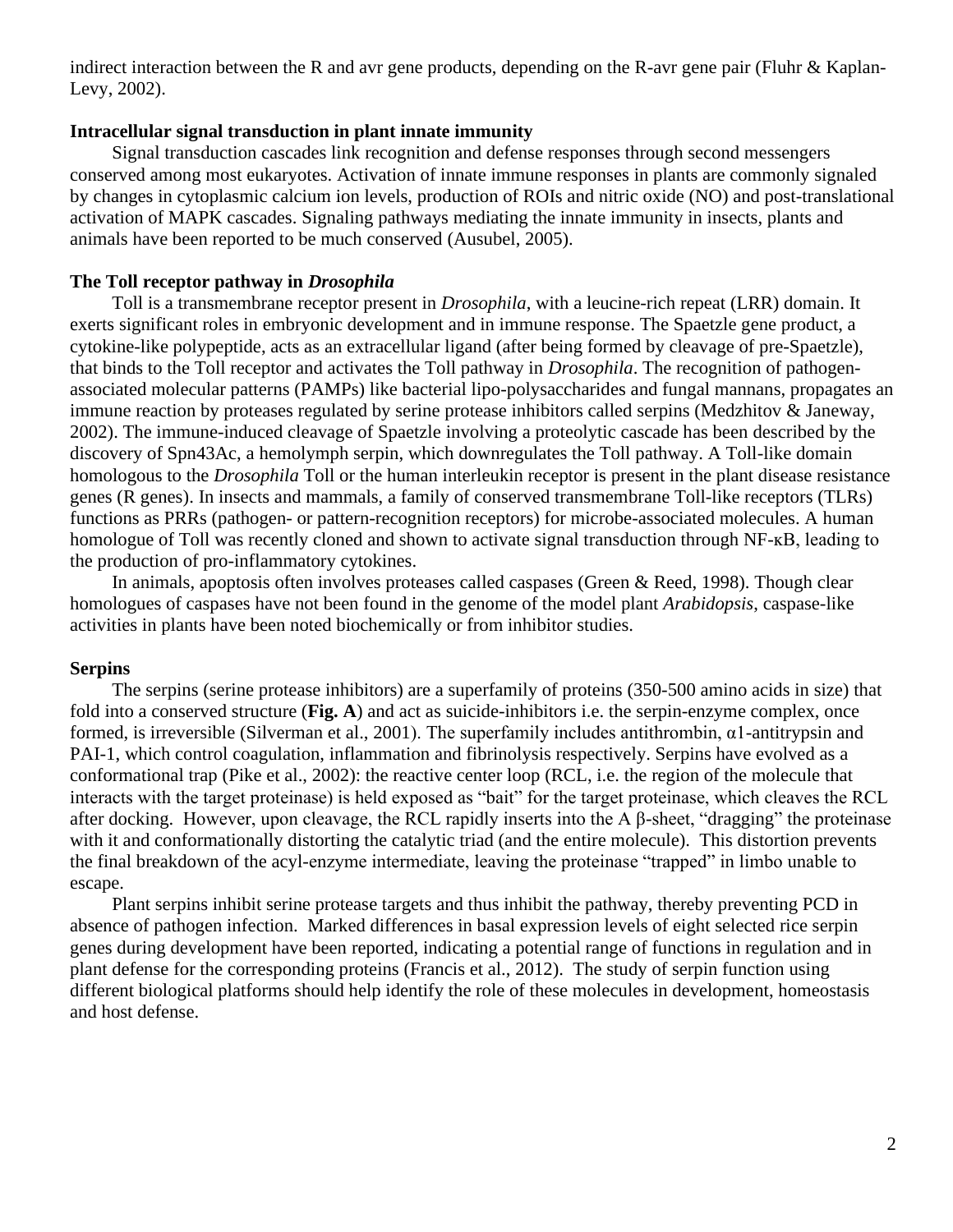

**Fig. A. Serpin structures.** From *left* to *right*: *A*, native \_1AT (Protein Data Bank (PDB) entry 1QLP); *B*, latent ATIII (PDB entry 2ANT); *C*, cleaved \_1AT (PDB entry 7API); *D*, Michaelis complex between Serpin 1 (Alaserpin from *Manduca sexta*) and trypsin (PDB entry 1I99); and *E*, covalent complex between \_1AT and trypsin (PDB entry 1ezx). In all structures the A-sheet is in *red*, the B-sheet is in *green*, the C-sheet is in *yellow*, and the RSL(RCL) is in *purple*. The helices are in *gray* and are labeled on the structure of native \_1AT. Trypsin is shown as a *cyan* coil.

#### **The Drosophila 'Nec' gene**

In *Drosophila*, a cluster of serpin transcripts called necrotic ('nec') gene is present at 43A on the second chromosome (Green et al, 2003). The Toll-mediated immune response is to fungal infections is constitutively activated in 'nec' mutants. The 'nec' protein comprises a serpin core having sequence homology with  $\alpha$ 1antitrypsin, and a polyglutamine-rich N-terminal extension of 79 amino acids absent in other serpins. 'Nec' in *Drosophila* controls innate immunity and is homologous to human α1-antitrypsin (Green et al., 2003).

### **RNAi**

When antisense RNA (aRNA) is introduced into a cell, it binds to the already present sense RNA to inhibit gene expression. The new sense RNA suppresses gene expression, similar to aRNA. While this may seem like a contradiction, it can be easily resolved by further examination. The cause is rooted in the prepared sense RNA. It turns out that preparations of sense RNA actually contain contaminating strands of antisense RNA. The sense and antisense strands bind to each other, forming a helix. This double helix is the actual suppressor of its corresponding gene. The suppression of a gene by its corresponding double stranded RNA is called RNA interference (RNAi), or post-transcriptional gene silencing (PTGS). The gene suppression by aRNA is likely also due to the formation of an RNA double helix, in this case formed by the sense RNA of the cell and the introduced antisense RNA.

Since the only RNA found in a cell should be single stranded, the presence of double stranded RNA signals is an abnormality. The cell has a specific enzyme (in *Drosophila* it is called Dicer) that recognizes the double stranded RNA and chops it up into small fragments between 21-25 base pairs in length. These short RNA fragments (called small interfering RNA, or siRNA) bind to the RNA-induced silencing complex (RISC). The RISC is activated when the siRNA unwinds and the activated complex binds to the corresponding mRNA using the antisense RNA. The RISC contains an enzyme to cleave the bound mRNA (called Slicer in *Drosophila*) and therefore cause gene suppression. Once the mRNA has been cleaved, it can no longer be translated into functional protein (**Fig. B**).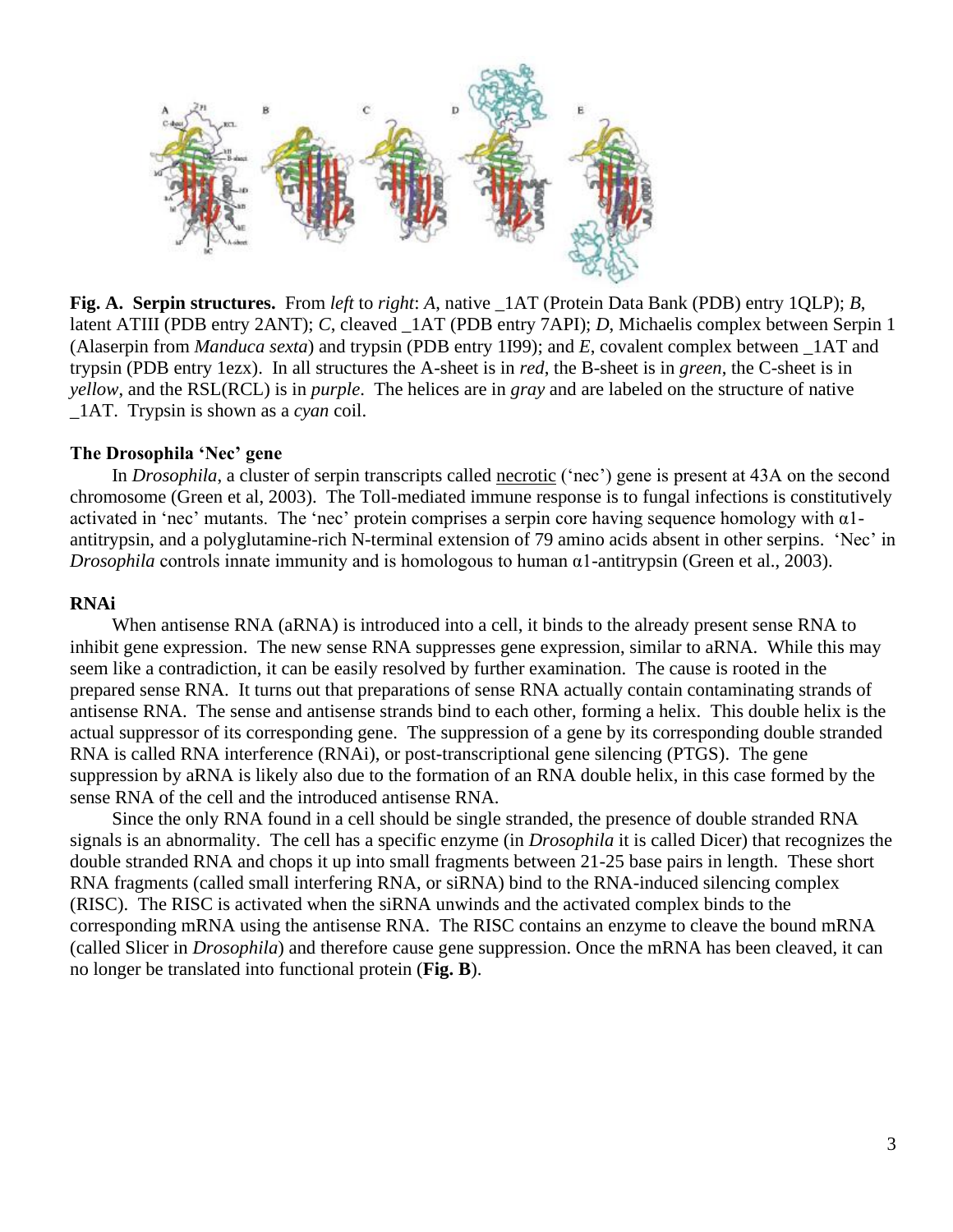

 **Fig. B: Mechanism of action of RNAi.** Double stranded RNA is introduced into a cell and gets chopped up by the enzyme dicer to form siRNA. The siRNA then binds to the RISC complex and is unwound. The antisense RNA complexed with RISC binds to its corresponding mRNA which is the cleaved by the enzyme slicer rendering it inactive (Antler, 2003).

In this project, with the help of Bioinformatic analyses, 'nec'-homologous sequences in rice are identified and appropriate primers are designed to amplify specific exons of selected rice serpin genes, which then have to be cloned. Attempts would be made to generate a RNAi construct with the cloned sequences, in order to knockout and thus downregulate or inhibit expression of the corresponding gene in rice plants so as to identify its regulatory role in the plant's immune response to infection.

## **OBJECTIVES**

The project is a part of the research aiming at identifying the signal transduction events during plantpathogen interaction. Programmed Cell Death (PCD) in plants is intricately associated with plant defense responses. The model plant *Arabidopsis* is used to elucidate the role of a novel class of serine protease inhibitor (serpin) in regulating PCD associated with defense responses in one of the most economically important crops, rice.

The general objective of this study is to identify evolutionarily conserved serpin in rice involved in innate immunity, and to define its role in PCD and plant defense responses by under-expressing in transgenic plants, using the RNAi technique.

 The area of this project involved identification of homologous sequences of the 'Nec' (Necrotic: a serpin gene found in *Drosophila*) gene in rice, by their homology with the Nec-homologue in *Arabidopsis.* The serpin family member genes in rice, homologous to Nec, will be found out by BLAST of rice genomic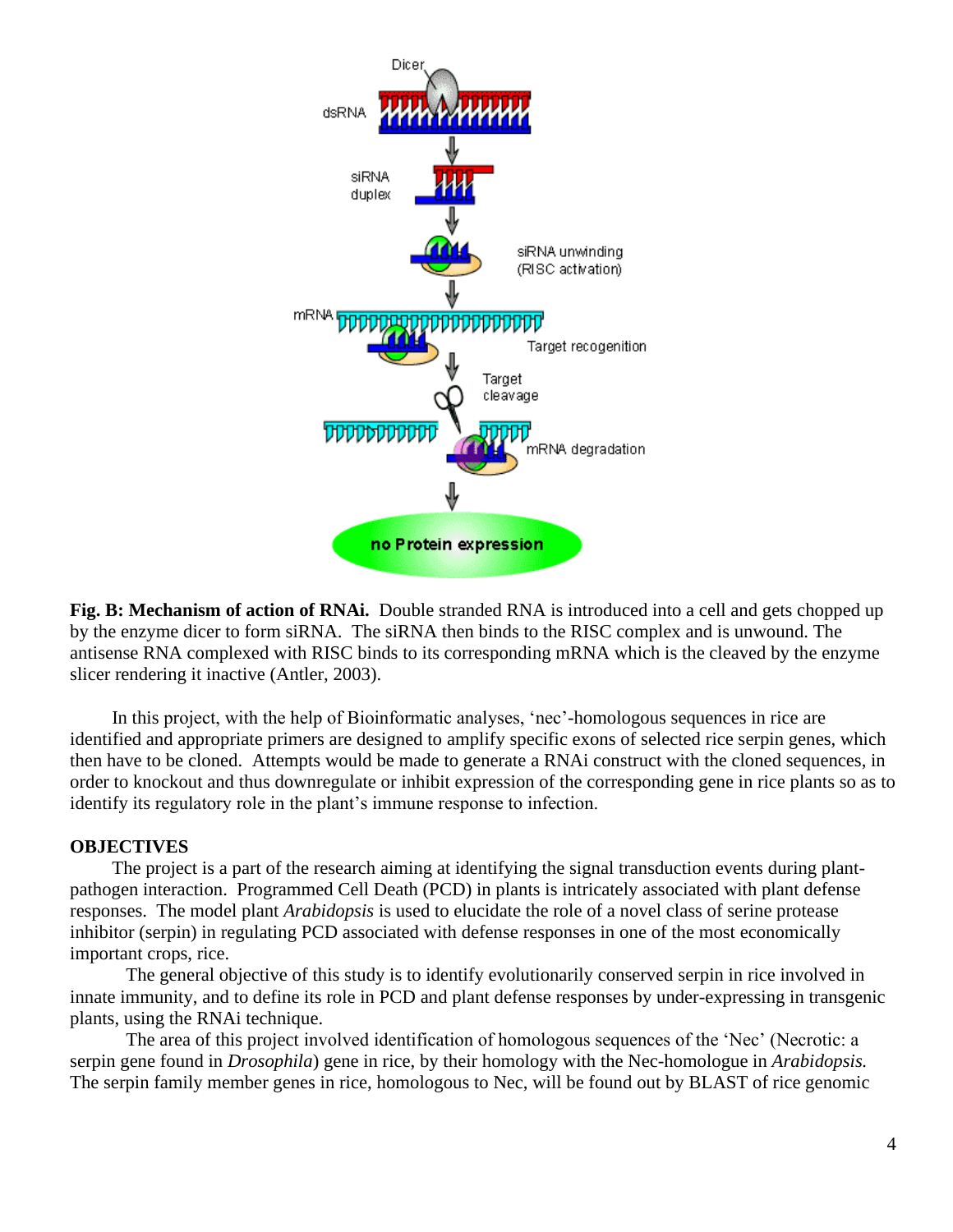sequence with *Arabidopsis* Nec homologue. By systemic approach, these have to be analyzed to note the candidate serpin gene involved in innate immunity in rice.

The general objectives of the work are as follows:

- Identification of evolutionary conserved rice serpin genes involved in innate immunity and programmed cell death by Bioinformatic tools and procedures.
- Construction of a phylogenetic tree for the genes identified.
- Primers will be designed to specifically amplify one exon of a given gene or a part of it and it will be made sure that the primers used do not bind with any other part of the rice genome.
- Total rice genomic DNA will be isolated and using the specific set of primers, a part of an exon from each serpin gene will be amplified.
- The amplified fragments will be cloned an analyzed for their orientation in the vector.
- Preliminary steps would be carried out to introduce the cloned fragment into a RNAi vector for downregulating the selected gene in rice via RNAi–mediated gene silencing, so as to determine the gene's function.

# **MATERIALS AND METHODS**

The work was performed serially in the following order:

- **I**. Designing primers to amplify a part of an exon of a specific gene by Bioinformatic studies.
- **II.** Isolation of genomic DNA from rice.
- **III.** Amplification of target sequences by PCR using designed primers.
- **IV.** Cloning of target sequences in *E. coli.*
- **V.** Plasmid isolation from transformed cells.
- **VI.** Restriction digestion of isolated plasmids for confirmation of the insert.

**VII.** Restriction digestion for determination of orientation of the insert in the vector with respect to the T7 promotor in the vector.

# **I. Designing primers to amplify part of an exon of a specific gene through Bioinformatic analyses:**

**a)** Identification of genomic, cDNA and protein sequences of the rice serpin genes homologous to 'nec' in *Arabidopsis*, from NCBI using BLAST (tblastn) function (*ref. i*).

**b)** Construction of phylogenetic tree for the cDNA sequences of the identified rice serpin genes using CLUSTAL-W function in 'Biology Workbench' software (to depict the extent of homology among the rice serpin gene sequences which were accordingly divided into 7 groups) (*ref. iii*).

**c)** Pairwise alignment of cDNA sequences with genomic sequences of rice serpin genes using ALIGN function in Biology Workbench software. This gives an idea of the number and distribution of exons in the particular gene, since the cDNA sequence includes only the exons (*ref. iii*).

**d)** Determination of exon lengths in TIGR database by subtracting the 5'-nucleotide number from the 3' nucleotide number of the exon (*ref. ii*).

**e)** Designing a pair of primers unique for a part of an exon (cDNA sequence) of a selected gene in 'Biology Workbench' using PRIMER-3 function (*ref. iii*).

# **II. Isolation of genomic DNA from rice:**

- The variety of rice used was *Oryza sativa* TP309 (Japonica) & *Oryza sativa* (indica) grown in laboratory green house.
- **Requirements:**

| <b>Extraction buffer:</b> | Tris HCl $(pH 7.5)$ | 200mM   |
|---------------------------|---------------------|---------|
|                           | $EDTA$ ( $pH8$ )    | 250mM   |
|                           | NaCl                | 250mM   |
|                           | <b>SDS</b>          | $0.5\%$ |
|                           |                     |         |

Liquid Nitrogen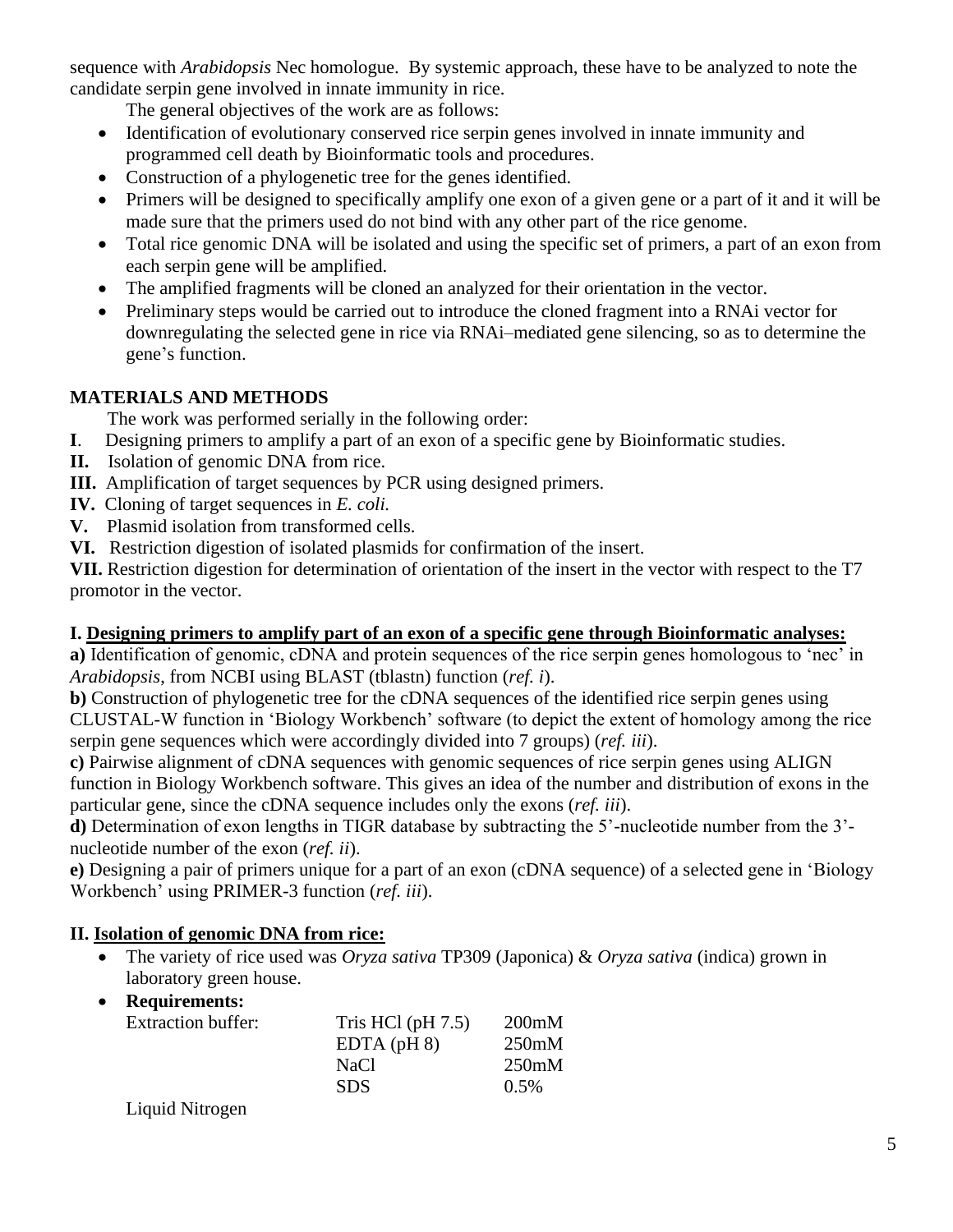|           | Phenol:Chloroform                                                | 24:1 |
|-----------|------------------------------------------------------------------|------|
|           | <b>Isopropanol</b>                                               |      |
|           | Ethanol                                                          | 70%  |
|           | TE Buffer                                                        |      |
| $\bullet$ | The rice DNA was isolated using the protocol given in $ref a$ ). |      |

# **III. Amplification of target sequences by Polymerase Chain Reaction using designed primers and isolated rice genomic DNA:**

### **Components of Master Mix:**

| Taq buffer                 |   | : 2.5 $\mu$ L  |  |
|----------------------------|---|----------------|--|
| Primer F                   |   | : $0.5 \mu L$  |  |
|                            | R | : $0.5 \mu L$  |  |
| dNTP                       |   | : $0.5 \mu L$  |  |
| <b>DNA</b>                 |   | : $3.0 \mu L$  |  |
| Taq. pol                   |   | : $0.5 \mu L$  |  |
| Distilled $H_20$ : 17.5 µL |   |                |  |
| Total                      |   | : $25.0 \mu L$ |  |
|                            |   |                |  |

The PCR reactions were carried out with the following program, for 30 cycles:

Initial heating: 95°C for 4 minutes Denaturation: 95°C for 20 seconds Annealing: 70°C for 60 seconds Extension: 72<sup>o</sup>C for 45 seconds Final extension: 72°C for 10 minutes.

All the amplification products (of length 561 bp) were verified (using DNA ladder marker) by agarose (1.5%) gel electrophoresis (*Fig. 1*).

# **IV. Cloning of the amplified target gene sequences of rice DNA in** *E. coli***:**

- DH5α was the *E. coli* strain used.
- Fermentas InsT/A Clone PCR Product Cloning Kit #K1214 was used to clone the PCR products (*ref d*)) using the cloning vector pTZ57R/T.
- **LB media**, used for culturing bacterial cells, was prepared with:

| Tryptone:      | $10 \text{ g/L}$ |
|----------------|------------------|
| Yeast Extract: | $5 \text{ g/L}$  |
| NaCl:          | $10 \text{ g/L}$ |

The pH of LB media was adjusted to 7.0 with 5N NaOH using pH meter.

1.5% agar was added to prepare LB-agar. The antibiotic used in LB-agar plates for growth of transformed single colonies was ampicillin of concentration 1μl/ml.

# **Ligation of the amplified gene sequence (PCR product) into cloning vector:**

The **ligation mix** was prepared with the following components- -ligation buffer -PEG (poly-ethylene glycol) -plasmid vector pTZ57R/T -PCR product -T4 ligase -sterilized distilled water.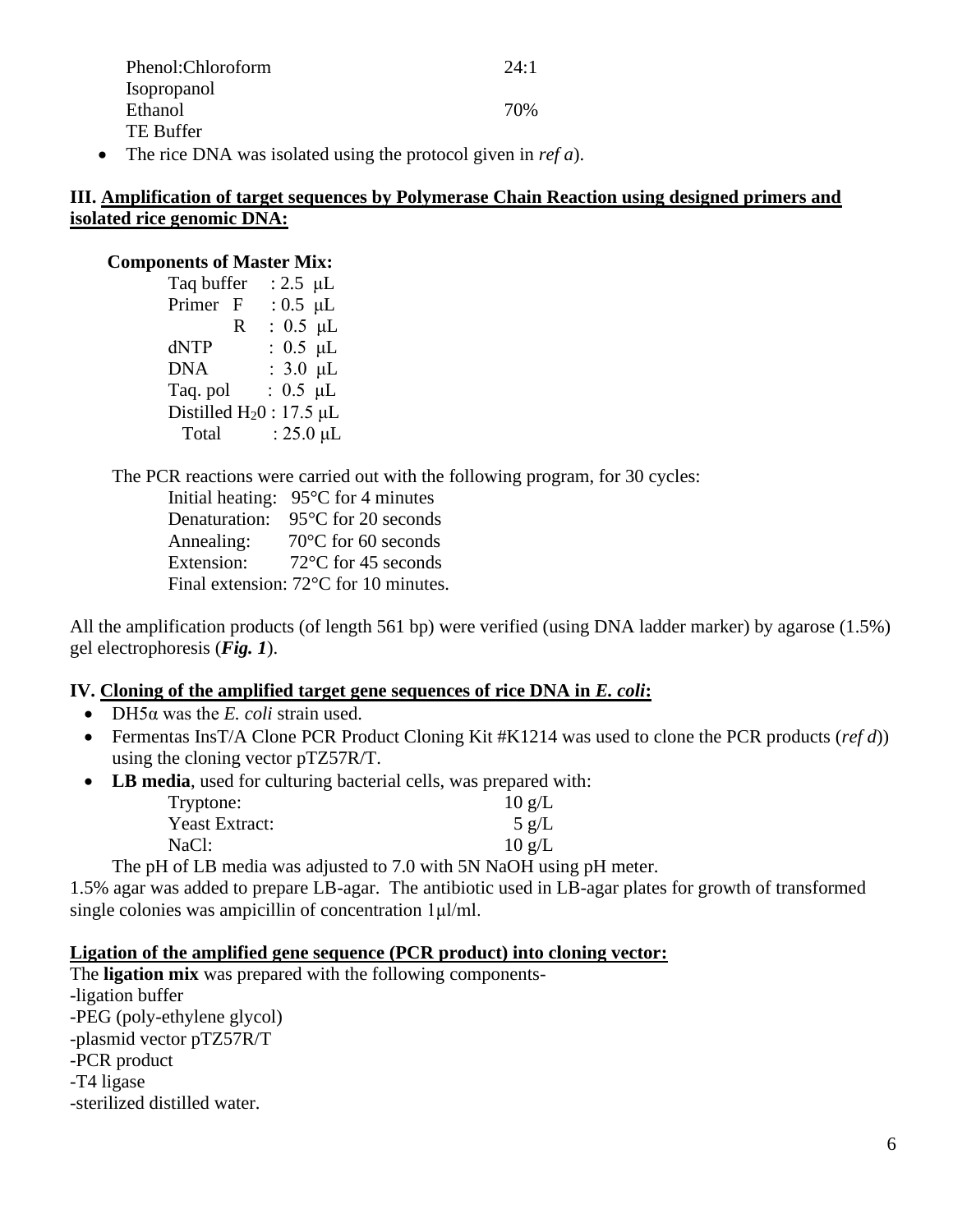The ligation mix was incubated at 22<sup>o</sup>C for 1 hour.

# **Preparation of competent cells:**

# **Chemicals required:**

- 1) 100 mM calcium chloride
- 2) 100 mM magnesium chloride.

*E. coli* DH5α cells were cultured by inoculating single colony of normal DH5α into LB-broth in laminar air-flow chamber and incubating overnight at 37°C in shaker incubator. They were made competent according to the protocol given in *ref. c*). The glycerol stocks were prepared and stored at -80ºC.

# **Transformation:**

The prepared competent *E. coli* DH5α cells were transformed with the pre-incubated ligation mix (i.e. comprising the cloning vector ligated with the PCR product insert), following the protocol mentioned in *ref. c*) and transformation was confirmed by growth of single colonies on LB-agar plates containing ampicillin.

# **V. Plasmid isolation (minipreparation) from the transformed cells:**

# **Chemicals required:**

• Solution I (TGE): Tris, 25mM (pH 8)

Glucose, 50mM

EDTA,  $10mM$  (pH  $8$ )

- Solution II: SDS (1%) and NaOH (0.2N)
- Solution III: Potassium acetate (3M), pH 5.2
- Phenol:chloroform (24:1)
- Sodium acetate (3M), pH 5
- Isopropanol
- 70% Ethanol
- TE buffer  $[10:1$  Tris-Cl  $(pH 8.0)$ : EDTA  $(pH 8.0)$ ].

The plasmids containing the expected insert were isolated from the transformed single colony *E. coli* DH5α cells (cultured by inoculating into LB-amp and incubating overnight in shaker incubator at 37°C) using the protocol given in *ref. c*). The isolated plasmids were analyzed by agarose (1.5%) gel electrophoresis (*Fig. 2*).

# **VI. Restriction digestion of the isolated plasmids for the confirmation of the insert:**

By analyzing the multiple cloning sites of the plasmid vector pTZ57R/T, we chose EcoRI and BamHI for digestion of the isolated plasmid to release the expected insert. The reaction mixture included the following components:

| Isolated plasmid DNA (with insert): 6.0 µl |                |
|--------------------------------------------|----------------|
| Buffer (BamHI)                             | $: 2.0 \mu l$  |
| <b>BSA</b> (100X)                          | : $0.2 \mu l$  |
| EcoRI                                      | : $0.5 \mu l$  |
| BamHI                                      | : $0.5 \mu l$  |
| Sterilized distilled water                 | : $10.8 \mu l$ |
| Total                                      | : $20.0 \mu l$ |

- The reaction mix was incubated at 37 °C for 2 hours.
- Presence of the insert was confirmed by agarose (1.5%) gel electrophoresis (*Fig. 3*).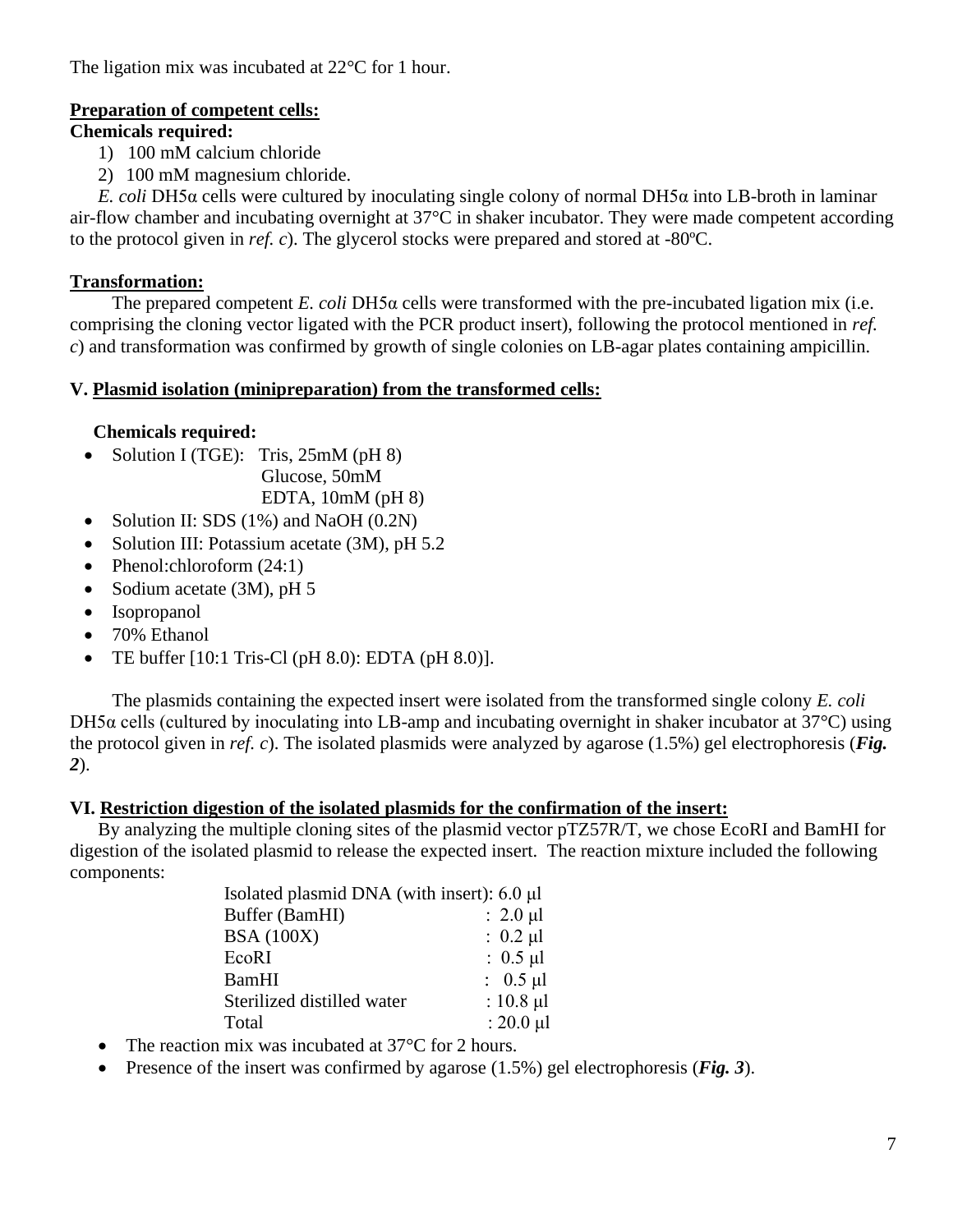## **VII. Restriction digestion for determination of the orientation of the insert in the vector relative to the T7 promoter present in the vector:**

"TAGC-Analysis of the nucleotide sequence for the presence of restriction enzyme sites", is a Bioinformatic tool in Biology workbench with the help of which we analyzed our cloned sequences for the presence of various restriction sites. Analyzing the enzyme profile, we identified the appropriate enzyme (Sac I) which can be used to digest the isolated plasmids with the insert, at two specific sites (one in the insert and the other in the MCS). The reaction mixture comprised:

| <b>DNA</b>       | $5.0 \mu l$  |
|------------------|--------------|
| Buffer (Sac I)   | $6.0 \mu l$  |
| Sac I            | $1.2 \mu l$  |
| H <sub>2</sub> O | $37.8$ µl    |
| Total            | $50.0 \mu l$ |
|                  |              |

The reaction mix was then incubated at 37°C for 2 hours. The orientation of the insert (forward or reverse) in the cloning vector relative to the vector's promotor can be known from the predicted size of the products of digestion, confirmed by agarose (1.5%) gel electrophoresis (*Fig. 4*).

# **VIII. Preliminary steps to produce an RNAi construct using the isolated insert:**

- The RNAi vector used was pTCK303.
- The antibiotic kanamycin (1 μl/ml concentration) was used for growing single colony DH5 $\alpha$  cells transformed with the pTCK303 vector.

# **Procedure:**

1) Transformation of the *E. coli* DH5α cells with pTCK303 (*ref. c*) and verification by growth of single colonies in LB-kanamycin plates.

2) Isolation of plasmids (pTZ57R/T+11757 insert) (maxipreparation) from culture of transformed *E. coli* DH5α cells (*ref. a*).

3) Restriction digestion of the RNAi vector pTCK303 and the cloning vector pTZ57R/T with the 11757 insert with the restriction enzymes BamHI and KpnI, and analysis by agarose gel electrophoresis (*Figs. 5,6*).

## **IX. Elution from gel and purification of the restriction digestion products (11757 insert and the cut pTCK303 vector) for further ligation to initiate RNAi construct formation, using the freeze-thaw technique** (*ref. a*)*.*

# **RESULTS AND DISCUSSION**

# **I. Bioinformatic analyses and primer designing:**

# **a) i. Identification of 'Nec' amino acid sequence in** *Drosophila***:**

First, from the NCBI database, the amino acid sequence of the 'Nec' protein in *Drosophila* was noted to be as follows:

LOCUS AAF59285 **476 aa** linear INV 13- JAN-2006 DEFINITION CG1857-PA [*Drosophila melanogaster*]. **ACCESSION AAF59285**

## **ORIGIN**

1 maskvsilll ltvhllaaqt faqeliawqr qqqqqqqqql qlqqqlllqq qqhqrnprpe

61 lglrslpgnp wtqnnqeais dvvavdltkr epvtpppnrp ppvfsymdrf sselfkeiik

121 sqsqqnvvfs pfsvhallal iygasdgktf relqkagefs knamavaqdf esvikykkhl

181 egadltlatk vyynrelggv nhsydeyakf yfsagteavd mqnakdtaak inawvmdttr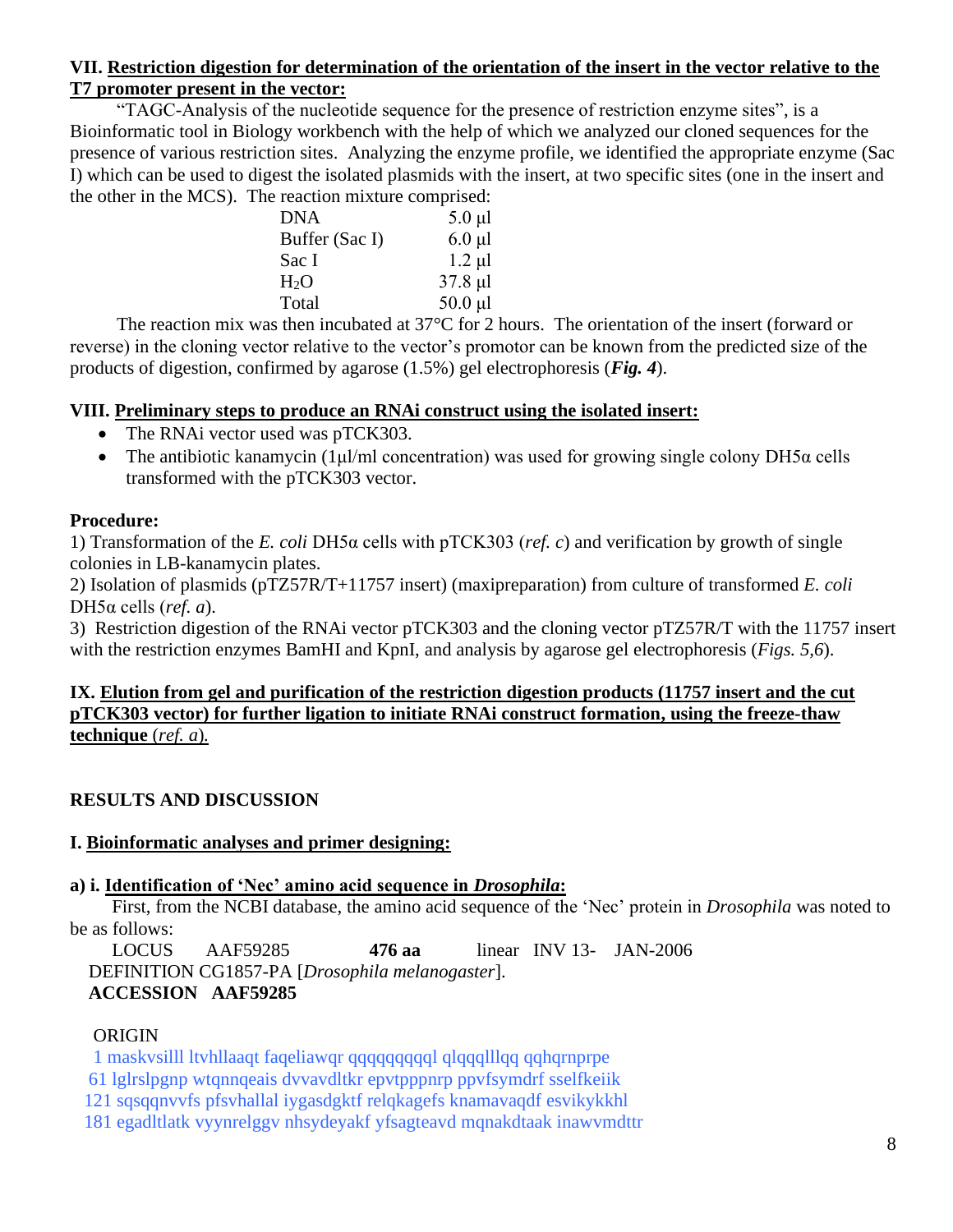241 nkirdlvtpt dvdpqtqall vnavyfqgrw ehefatmdts pydfqhtngr iskvammfnd

301 dvyglaelpe lgatalelay kdsatsmlil lpnettglgk mlqqlsrpef dlnrvahrlr

361 rqsvavrlpk fqfefeqdmt eplknlgvhq mftpnsqvtk lmdqpvrvsk ilqkayinvg

421 eagteasaas yakfvplslp pkptefvanr pfvfavrtpa svlfighvey ptpmsv

## **ii. Identification of 'Nec' homologue in** *Arabidopsis***:**

Consequently, using the program **BLASTP- AA QUERY** in the TAIR database, the amino acid sequence of the protein in *Arabidopsis* (one of the most important experimental plant species) maximally homologous to 'Nec', was identified:

# >P1;**At1g47710**

Serpin, putative

 MDVRESISLQ NQVSMNLAKH VITTVSQNSN VIFSPASINV VLSIIAAGSA GATKDQILSF LKFSSTDQLN SFSSEIVSAV LADGSANGGP KLSVANGAWI DKSLSFKPSF KQLLEDSYKA ASNQADFQSK AVEVIAEVNS WAEKETNGLI TEVLPEGSAD SMTKLIFANA LYFKGTWNEK FDESLTQEGE FHLLDGNKVT APFMTSKKKQ YVSAYDGFKV LGLPYLQGQD KRQFSMYFYL PDANNGLSDL LDKIVSTPGF LDNHIPRRQV KVREFKIPKF KFSFGFDASN VLKGLGLTSP FSGEEGLTEM VESPEMGKNL CVSNIFHKAC IEVNEEGTEA AAASAGVIKL RGLLMEEDEI DFVADHPFLL VVTENITGVV LFIGQVVDPL H\*

C; Length **391 aa**

## **iii. Noting the genomic, cDNA and protein sequences of putative rice serpin genes:**

With the help of the program BLAST (tblastn) in the TIGR website, all the putative serpin family genes in rice homologous to 'Nec'-like protein in *Arabidopsis*, were identified. They were 22 in number with 4 overlapping sequences, thus rendering 18 independent genomic sequences. For each, the genomic, cDNA and protein sequences were retrieved from the TIGR database and saved, which, for example in case of the gene 05493, were found to be as follows:

# **GENE: 05493**

| <b>Attributes</b>           |                                                   |
|-----------------------------|---------------------------------------------------|
| Chromosome:                 | 11                                                |
| Coordinates $(5' - 3')$ :   | 7416470 - 7415097 on assembly<br>$LOC_0s11g13530$ |
| Nucleotide length:          | 1275                                              |
| Predicted protein length:   | 425                                               |
| Predicted molecular weight: | 45593.14                                          |
| Predicted pI:               | 5.94                                              |

 **Genomic sequence length:** 1374 nucleotides **CDS length:** 1275 nucleotides **Protein length:** 424 amino acids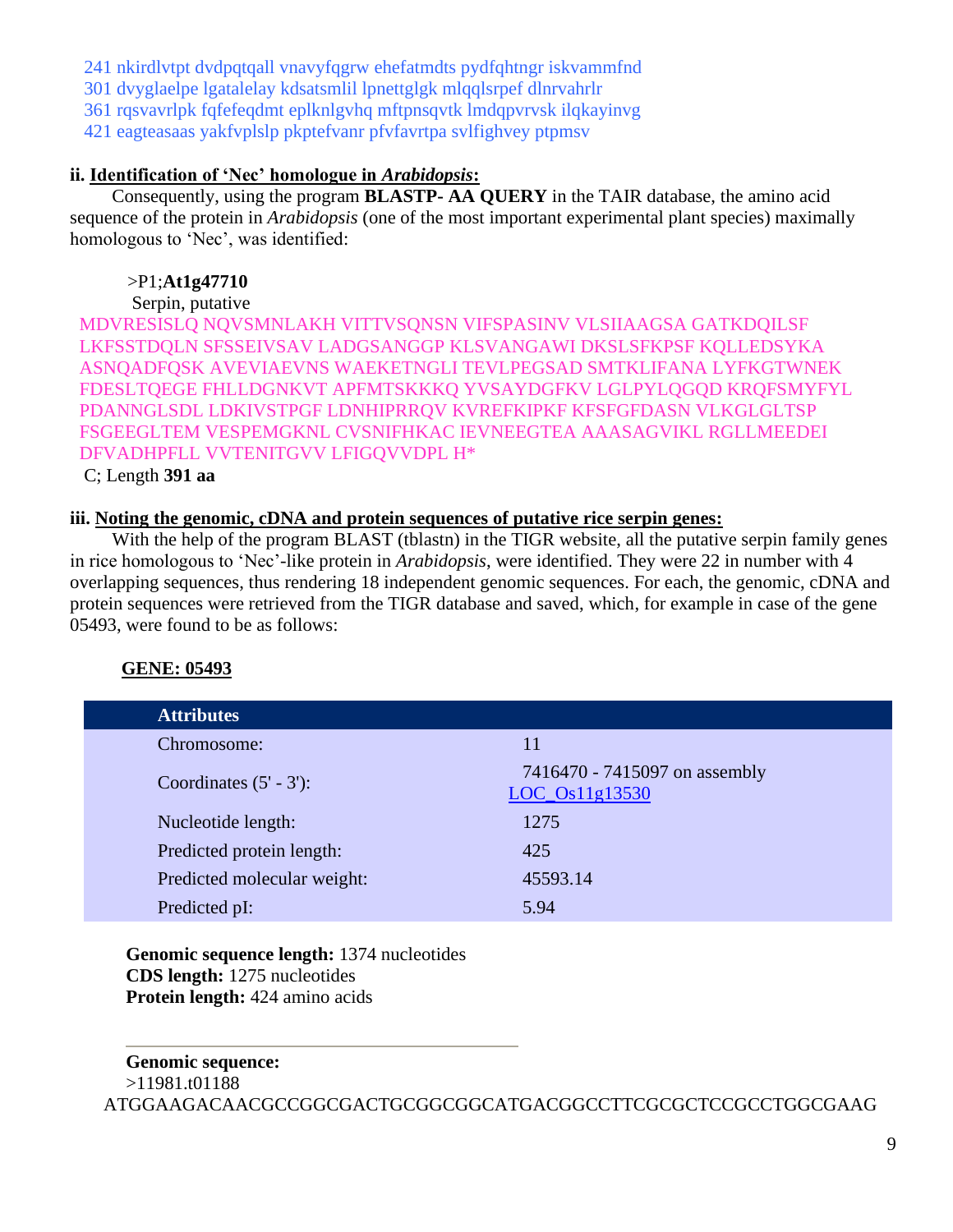CGTCTCGCCGACGTCGGCGTCAGCAGCAACAAGAACCTCGTCTTCTCGCCGGCGTCCCTG TACGCCGCGCTGGCGCTGGTGGCGGCCGGGGCACGGGGCACCACCCTGGACGAGCTCCTC GCGCTGCTCGGCGCCGCGTCGCTCGACGACCTCGAGGAGTCCGTACGCCGCGCCGTGGAG GTCGGCCTCGCCGACGAGTCCGCGTCCGGCGGGCCGCGCGTCTCCGACGCCTGCGGCGTC TGGCACGACGAGACGCTCGAGCTTAAGCCGGCCTACCGCGCCGCCGCCGCCGGCACCTAC AAGGCCGTGACGCGCGCCGCCAACTTCCAAAGACAGGTCAGTCAGTCCAGGGTTTCAATA TGACGATTTGTGAAATTTCGACCAACATATGTAGTAAATTCGATCAATCTTGGTATGTAA AACTTTCATATGCAGCCAAAGAGATCAAGAAAGAAGATCAACAAGTGGGTGTCCAAGGCG ACGAACAAGCTCATCCCCGAGATCCTCCCAGATGGATCAGTTCATGTCGACACCGCCCTC GTGCTCGTGAACGCCATCTACTTCAAGGGCAAATGGTCCAATCCCTTCCCCAGGTCGAGC ACCACCACCGGCAAGTTCCACCGCCTCGACGGCAGCTCCGTCGACGTCCCGTTCATGAGC AGCCGGGAGGATCAGTACATCGGCTTCCACGACGGCTTCACGGTGCTCAAGCTGCCGTAC CACCACCGGACCATGAAGAACCATGGCGATGGTGGCGACACTATCACCAACAGTAGCATC ACTCGGGCCATCCTCGAGCACTACGGCGGCGAGAACGTAGGGCTGTCGATGTACATCTTC CTTCCGGACGAGCGCGACGGCCTGCCGGCGCTCGTCGACAAGATGGCGGCGTCGTCGTCG TCGTCCTCCTTCCTGCGCGACCACCGGCCGACGCGGCGTCGCGAGGTCGGCGACCTCAGG GTGCCGAGGTTCAAGGTGTCGTTCTACAGCCAGATCAACGGGGTTCTGCAGGGGATGGGG GTGACGGCCGCCTTCGACGCCGGCGAGGCCGACCTGTCCGGCATGGCGGAGGGCGTGGAT CAGCGGGGCGGCGGGCTGGTGGTGGAGGAGGTGTTCCACAGGGCGGTCGTGGAGGTGAAC GAGGAAGGCACGGAGGCGGCGGCGTCCACGGCCTGCACGATCAGGCTCTTGAGCATGAGC TACCCGGAGGACTTCGTCGCGGACCATCCGTTCGCGTTCTTCGTGGTGGAGGAGACGTCG GGCGCGGTGCTCTTCGCCGGCCACGTCCTTGACCCAACAAGCAGCTCAGAGTGA

### **CDS:**

>11981.m05493

ATGGAAGACAACGCCGGCGACTGCGGCGGCATGACGGCCTTCGCGCTCCGCCTGGCGAAG CGTCTCGCCGACGTCGGCGTCAGCAGCAACAAGAACCTCGTCTTCTCGCCGGCGTCCCTG TACGCCGCGCTGGCGCTGGTGGCGGCCGGGGCACGGGGCACCACCCTGGACGAGCTCCTC GCGCTGCTCGGCGCCGCGTCGCTCGACGACCTCGAGGAGTCCGTACGCCGCGCCGTGGAG GTCGGCCTCGCCGACGAGTCCGCGTCCGGCGGGCCGCGCGTCTCCGACGCCTGCGGCGTC TGGCACGACGAGACGCTCGAGCTTAAGCCGGCCTACCGCGCCGCCGCCGCCGGCACCTAC AAGGCCGTGACGCGCGCCGCCAACTTCCAAAGACAGCCAAAGAGATCAAGAAAGAAGATC AACAAGTGGGTGTCCAAGGCGACGAACAAGCTCATCCCCGAGATCCTCCCAGATGGATCA GTTCATGTCGACACCGCCCTCGTGCTCGTGAACGCCATCTACTTCAAGGGCAAATGGTCC AATCCCTTCCCCAGGTCGAGCACCACCACCGGCAAGTTCCACCGCCTCGACGGCAGCTCC GTCGACGTCCCGTTCATGAGCAGCCGGGAGGATCAGTACATCGGCTTCCACGACGGCTTC ACGGTGCTCAAGCTGCCGTACCACCACCGGACCATGAAGAACCATGGCGATGGTGGCGAC ACTATCACCAACAGTAGCATCACTCGGGCCATCCTCGAGCACTACGGCGGCGAGAACGTA GGGCTGTCGATGTACATCTTCCTTCCGGACGAGCGCGACGGCCTGCCGGCGCTCGTCGAC AAGATGGCGGCGTCGTCGTCGTCGTCCTCCTTCCTGCGCGACCACCGGCCGACGCGGCGT CGCGAGGTCGGCGACCTCAGGGTGCCGAGGTTCAAGGTGTCGTTCTACAGCCAGATCAAC GGGGTTCTGCAGGGGATGGGGGTGACGGCCGCCTTCGACGCCGGCGAGGCCGACCTGTCC GGCATGGCGGAGGGCGTGGATCAGCGGGGCGGCGGGCTGGTGGTGGAGGAGGTGTTCCAC AGGGCGGTCGTGGAGGTGAACGAGGAAGGCACGGAGGCGGCGGCGTCCACGGCCTGCACG ATCAGGCTCTTGAGCATGAGCTACCCGGAGGACTTCGTCGCGGACCATCCGTTCGCGTTC TTCGTGGTGGAGGAGACGTCGGGCGCGGTGCTCTTCGCCGGCCACGTCCTTGACCCAACA AGCAGCTCAGAGTGA

**Protein sequence:** >11981.m05493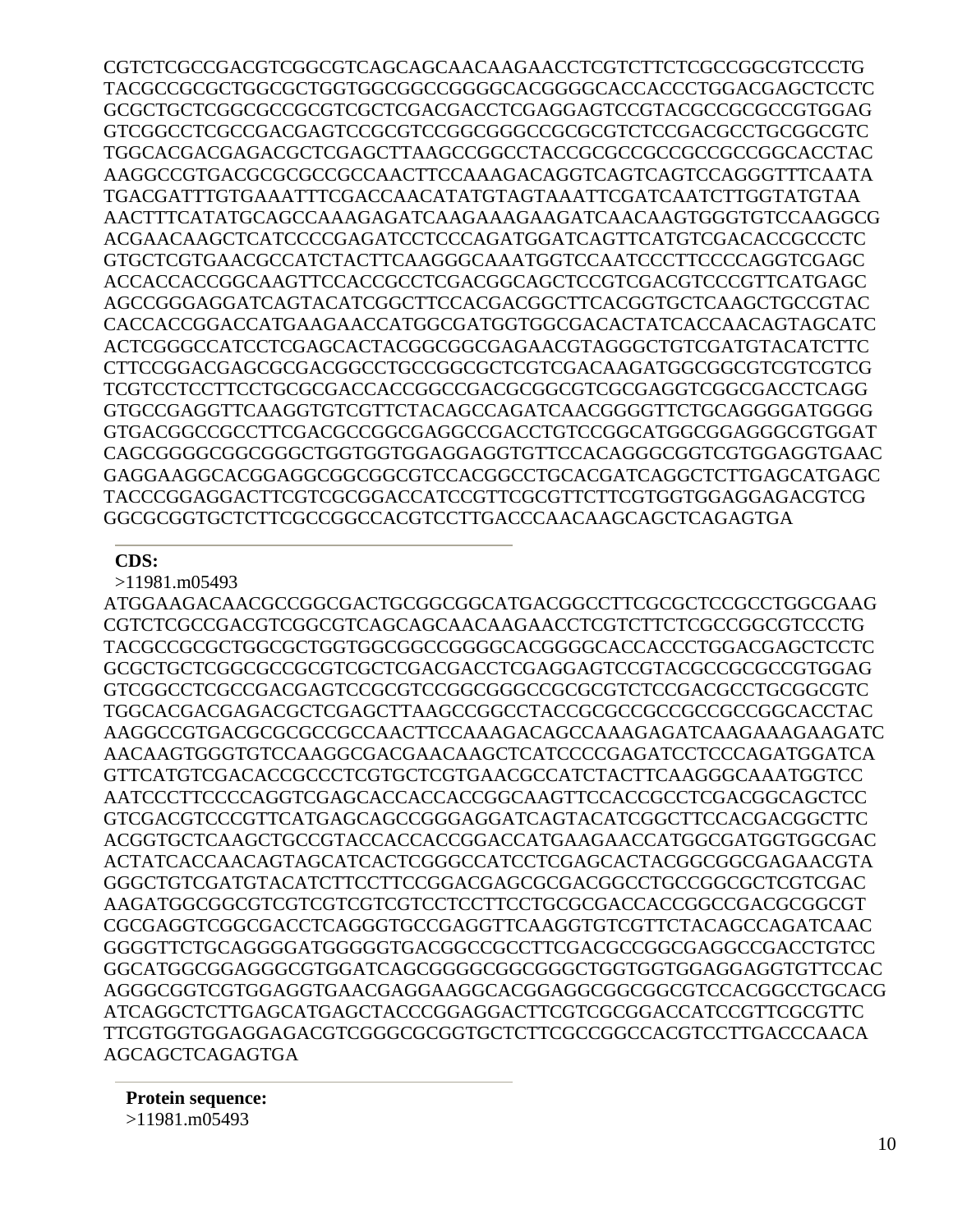MEDNAGDCGGMTAFALRLAKRLADVGVSSNKNLVFSPASLYAALALVAAGARGTTLDELL ALLGAASLDDLEESVRRAVEVGLADESASGGPRVSDACGVWHDETLELKPAYRAAAAGTY KAVTRAANFQRQPKRSRKKINKWVSKATNKLIPEILPDGSVHVDTALVLVNAIYFKGKWS NPFPRSSTTTGKFHRLDGSSVDVPFMSSREDQYIGFHDGFTVLKLPYHHRTMKNHGDGGD TITNSSITRAILEHYGGENVGLSMYIFLPDERDGLPALVDKMAASSSSSSFLRDHRPTRR REVGDLRVPRFKVSFYSQINGVLQGMGVTAAFDAGEADLSGMAEGVDQRGGGLVVEEVFH RAVVEVNEEGTEAAASTACTIRLLSMSYPEDFVADHPFAFFVVEETSGAVLFAGHVLDPT SSSE\*

### **b) Formation of Phylogenetic tree:**

With the help of the function CLUSTALW (also used for multiple sequence alignment) in SDSC-Biology Workbench software, the cDNA sequences of all the 18 putative rice serpin genes were used to generate a rooted and an unrooted genetic tree depicting the extent of sequence-homology among the sequences, as presented below.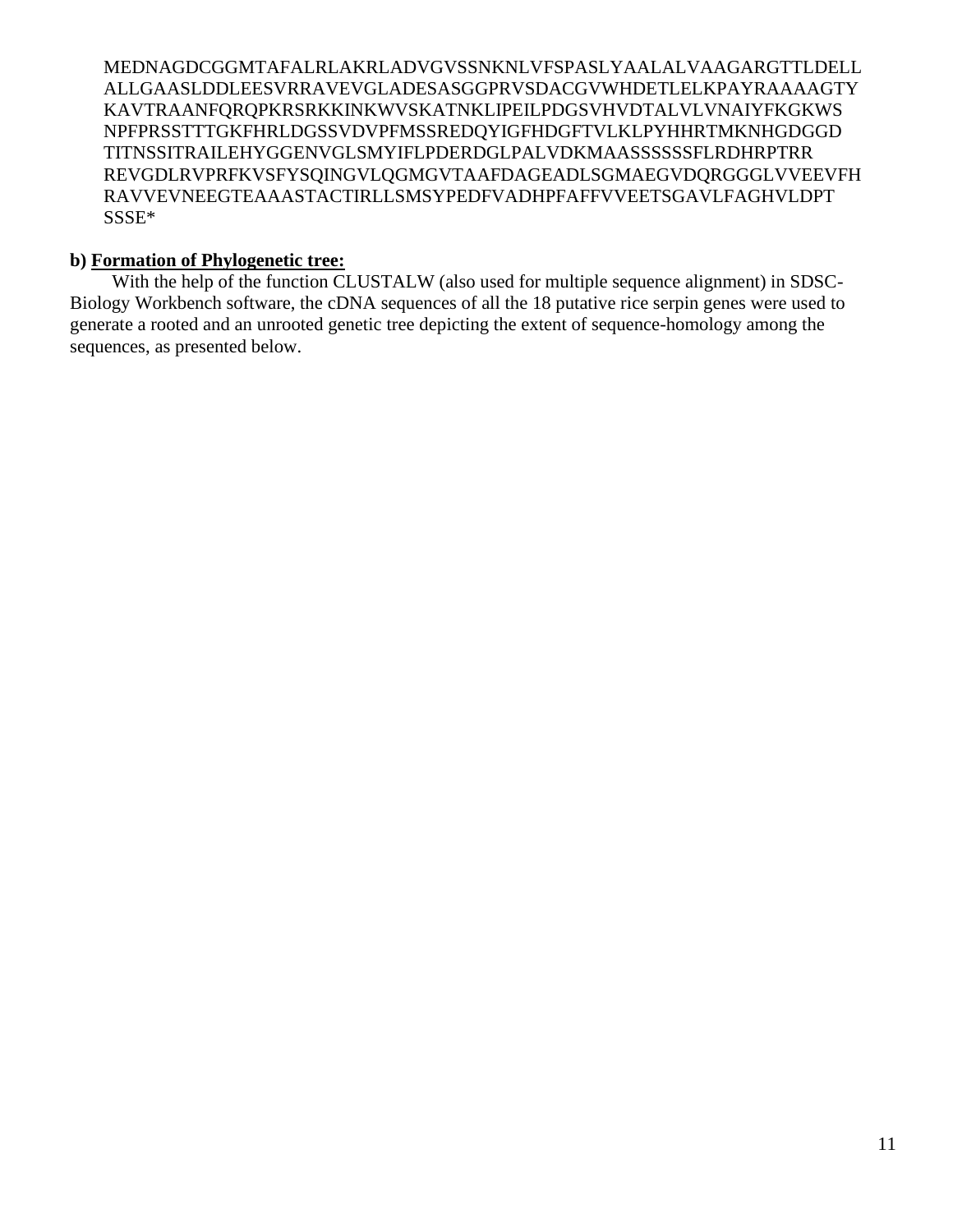# **ROOTED PHYLOGENETIC TREE (GENERATED BY PHYLIP'S DRAWGRAM)**



The phylogenetic tree was used to divide the putative rice serpin gene superfamily into seven groups:

# **Grouping of the genes from the phylogenetic tree:**

| <b>GROUP I</b> - 05342, 09209, 09208   |  |  |
|----------------------------------------|--|--|
| <b>GROUP II -</b> 05438, 05434, 05433  |  |  |
| <b>GROUP III -</b> 05493, 05496, 05494 |  |  |
| <b>GROUP IV -</b> 09466, 09465, 08217  |  |  |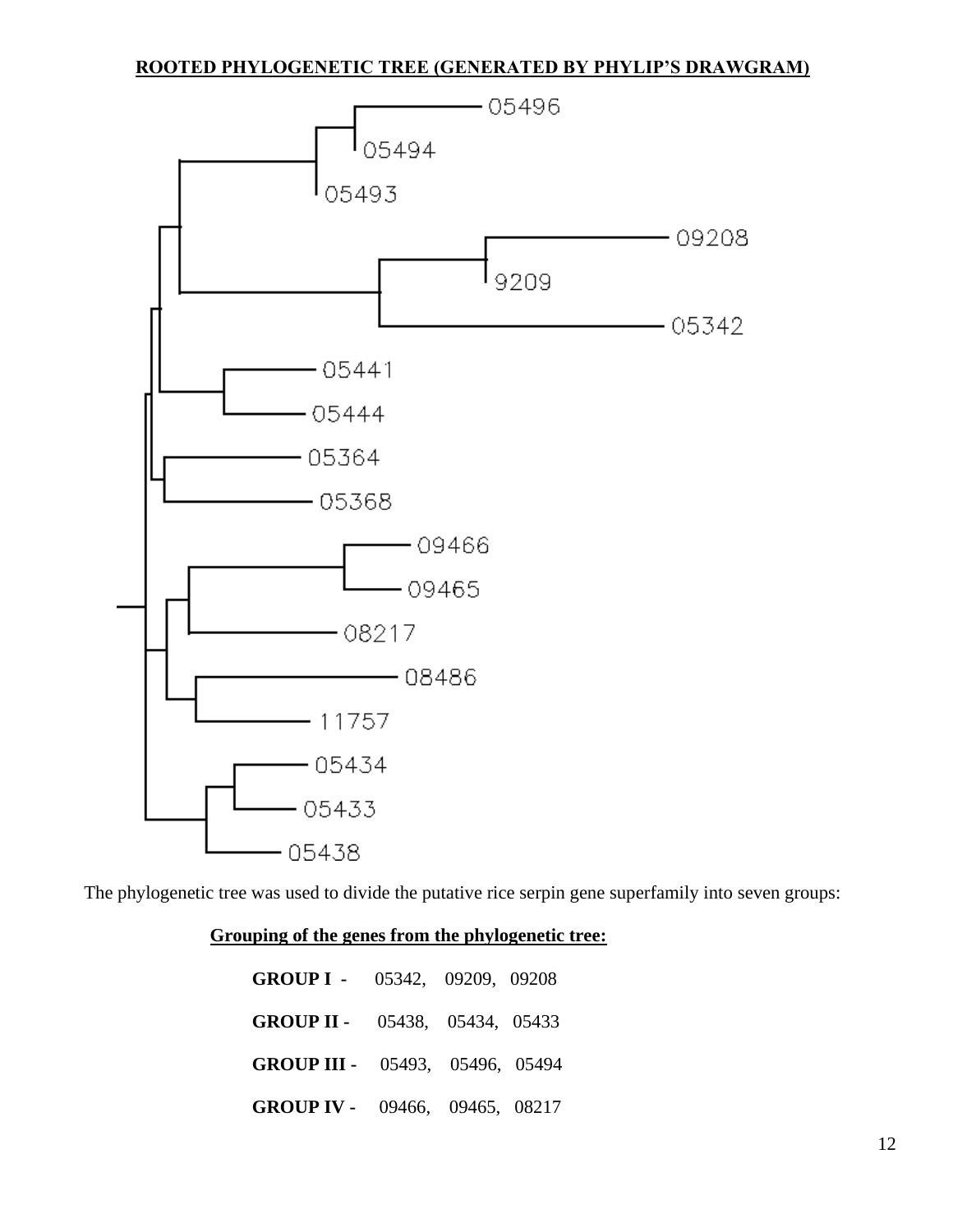**GROUP V -** 05444, 05441  **GROUP VI -** 05368, 05364  **GROUP VII -** 08486, 11757

## **c) Finding out the exon sequences of the putative rice serpin genes:**

Since cDNA sequences (CDS) contain only exons (i.e. the coding regions) and no intron, the cDNA and the genomic sequences of all the Nec-homologous genes in rice were aligned pairwise using the ALIGN function in the SDSC-Biology Workbench software. This step provided all the exons present in the genomic sequence of each of those genes, which would further be required for designing primers for the genes, as shown below for the gene 05493.

### **Exon sequences of 05493 gene:**

ATGGAAGACAACGCCGGCGACTGCGGCGGCATGACGGCCTTCGCGCTCCGCCTGGCGAAG CGTCTCGCCGACGTCGGCGTCAGCAGCAACAAGAACCTCGTCTTCTCGCCGGC GTCCCTGTACGCCGCGCTGGCGCTGGTGGCGGCCGGGGCACGGGGCACCACC CTGGACGAGCTCCTCGCGCTGCTCGGCGCCGCGTCGCTCGACGACCTCGAGGA GTCCGTACGCCGCGCCGTGGAGGTCGGCCTCGCCGACGAGTCCGCGTCCGGCGGGCCGCG CGTCTCCGACGCCTGCGGCGTCTGGCACGACGAGACGCTCGAGCTTAAGCCGGCCTACCG CGCCGCCGCCGGCGCACCTACAAGGCCGTGACGCGCGCCGCCAACTTCCAAAGACAG AAAGAGATCAAGAAAGAAGATCAACAAGTGGGTGTCCAAGGCGACGAACAAGC CGAGATCCTCCCAGATGGATCAGTTCATGTCGACACCGCCCTCGTGCTCGTGAACGC CTTCAAGGGCAAATGGTCCAATCCCTTCCCCAGGTCGAGCACCACCACCGGCAA CGCCTCGACGGCAGCTCCGTCGACGTCCCGTTCATGAGCAGCCGGGAGGATC CATCCACGACGGCTTCACGGTGCTCAAGCTGCCGTACCACCACC GAACCATGGCGATGGTGGCGACACTATCACCAACAGTAGCATCACTCGGGCCATC GCACTACGGCGGCGAGAACGTAGGGCTGTCGATGTACATCTTCCTTCCGGACGAGCGCGA CGGCCTGCCGGCGCTCGTCGACAAGATGGCGGCGTCGTCGTCGTCGTCCTCCTCCTT CGACCACCGGCCGACGCGGCGTCGCGAGGTCGGCGACCTCAGGGTGCCGAGGTTC GTTCTACAGCCAGATCAACGGGGTTCTGCAGGGGATGGGGGTGACGGCCGCC CGGCGAGGCCGACCTGTCCGGCATGGCGGAGGGCGTGGATCAGCGGGGCGGC GGTGGAGGAGGTGTTCCACAGGGCGGTCGTGGAGGTGAACGAGGAAGGC GGCGTCCACGGCCTGCACGATCAGGCTCTTGAGCATGAGCTACCCGGAGGAC CGCGGACCATCCGTTCGCGTTCTTCGTGGTGGAGGAGACGTCGGGCGCGCGGTGC CGGCCACGTCCTTGACCCAACAAGCAGCTCAGAGTGA

## **d) Determination of exon lengths:**

In the TIGR database, the lengths of all the exons of the putative rice serpin genes were calculated by subtracting its 5'-end nucleotide number from the 3'-end nucleotide number. The following table reports the number of exons in each of these genes and the lengths of the corresponding exons.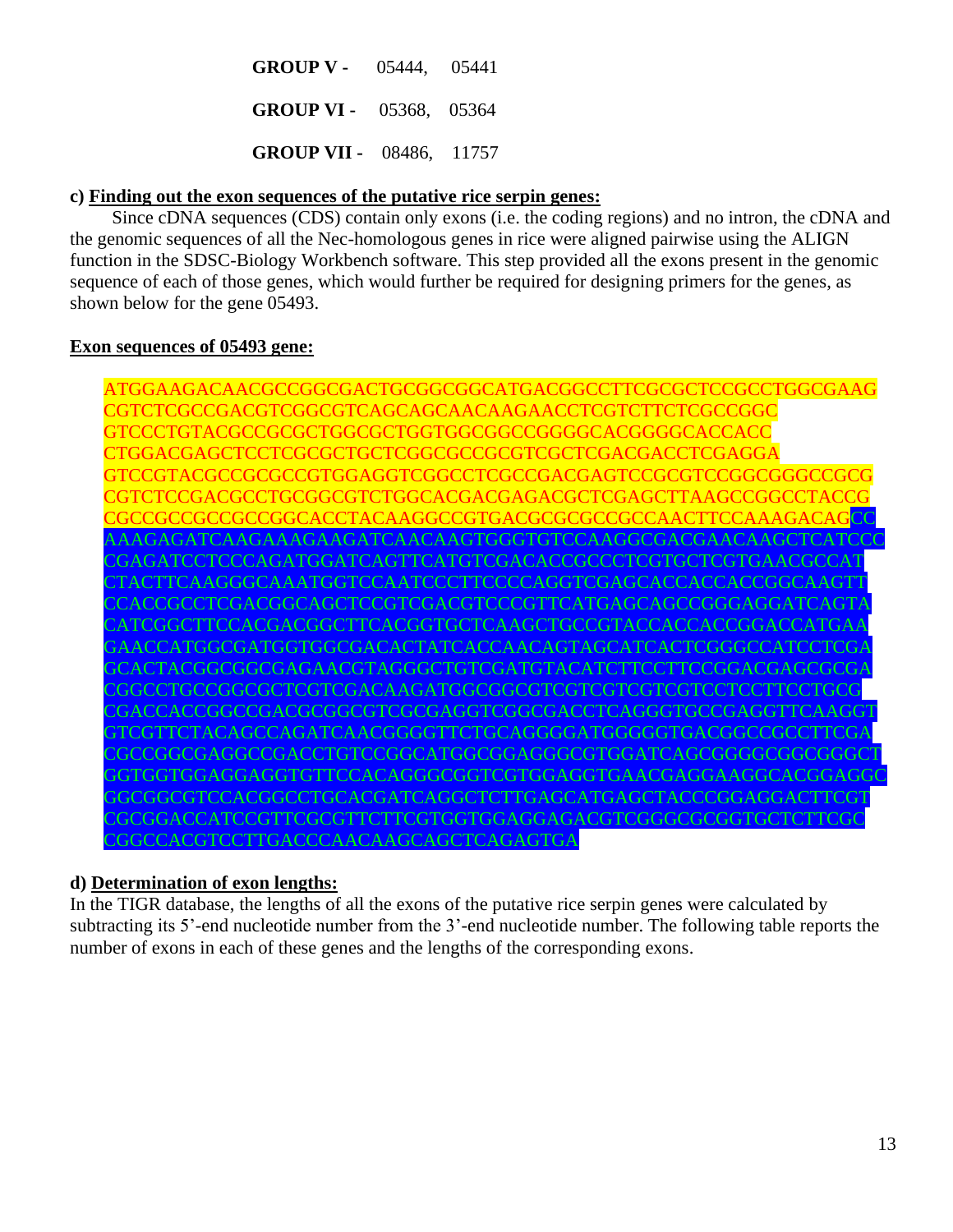| <b>GENE</b> | <b>NO. OF EXONS</b> | <b>EXON NO.</b>         | <b>EXON LENGTH</b> |
|-------------|---------------------|-------------------------|--------------------|
| 9209        | 3                   | 1                       | 482                |
|             |                     | 2                       | 266                |
|             |                     | 3                       | 684                |
| 22765       | 2                   |                         | 394                |
|             |                     | 2                       | 878                |
| 5493        | 2                   |                         | 395                |
|             |                     | $\mathbf 2$             | 878                |
| 11757       | 2                   |                         | 410                |
|             |                     | 2                       | 1086               |
| 5433        | þ                   | 1                       | 144                |
|             |                     | $\overline{c}$          | 571                |
|             |                     | $\overline{\mathbf{3}}$ | 815                |
|             |                     |                         |                    |
| 5494        | 2                   |                         | 359                |
|             |                     | $\overline{c}$          | 1018               |
| 22764       | 12                  | 1                       | 359                |
|             |                     | 2                       | 854                |
| 5342        | 2                   | 1                       | 413                |
|             |                     | 2                       | 926                |
| 8217        | 11                  |                         | 1271               |
| 5438        | 2                   |                         | 422                |
|             |                     | $\mathbf 2$             | 824                |
| 5444        | 2                   | 1                       | 401                |
|             |                     | $\mathbf{z}$            | 935                |
| 5434        | þ                   | $\mathbf{1}$            | 150                |
|             |                     |                         | 592                |
|             |                     | $\frac{2}{3}$           | 830                |
| 5441        | 5                   | $\mathbf{1}$            | 1424               |
|             |                     | $\overline{c}$          | 134                |
|             |                     | 3                       | 71                 |
|             |                     | 4                       | 484                |
|             |                     | 5                       | 1839               |
| 5368        | 1                   | 1                       | 1358               |
| 9465        | $\overline{c}$      |                         | 344                |
|             |                     | 2                       | 833                |
| 9208        | 5                   | 1                       | 410                |
|             |                     |                         | 86                 |
|             |                     | $\frac{2}{3}$           | 128                |
|             |                     |                         | 755                |
|             |                     | 4                       |                    |
|             |                     | 5                       | 906                |
| 5364        | 2                   | 1                       | 161                |
|             |                     | 2                       | 854                |
| 17941       | 1                   |                         | 938                |
| 8486        | 1                   |                         | 938                |
| 9466        | 2                   |                         | 345                |
|             |                     | 2                       | 811                |
| 5496        | 2                   | 1                       | 245                |
|             |                     | $\frac{2}{1}$           | 299                |
| 22762       | 2                   |                         | 245                |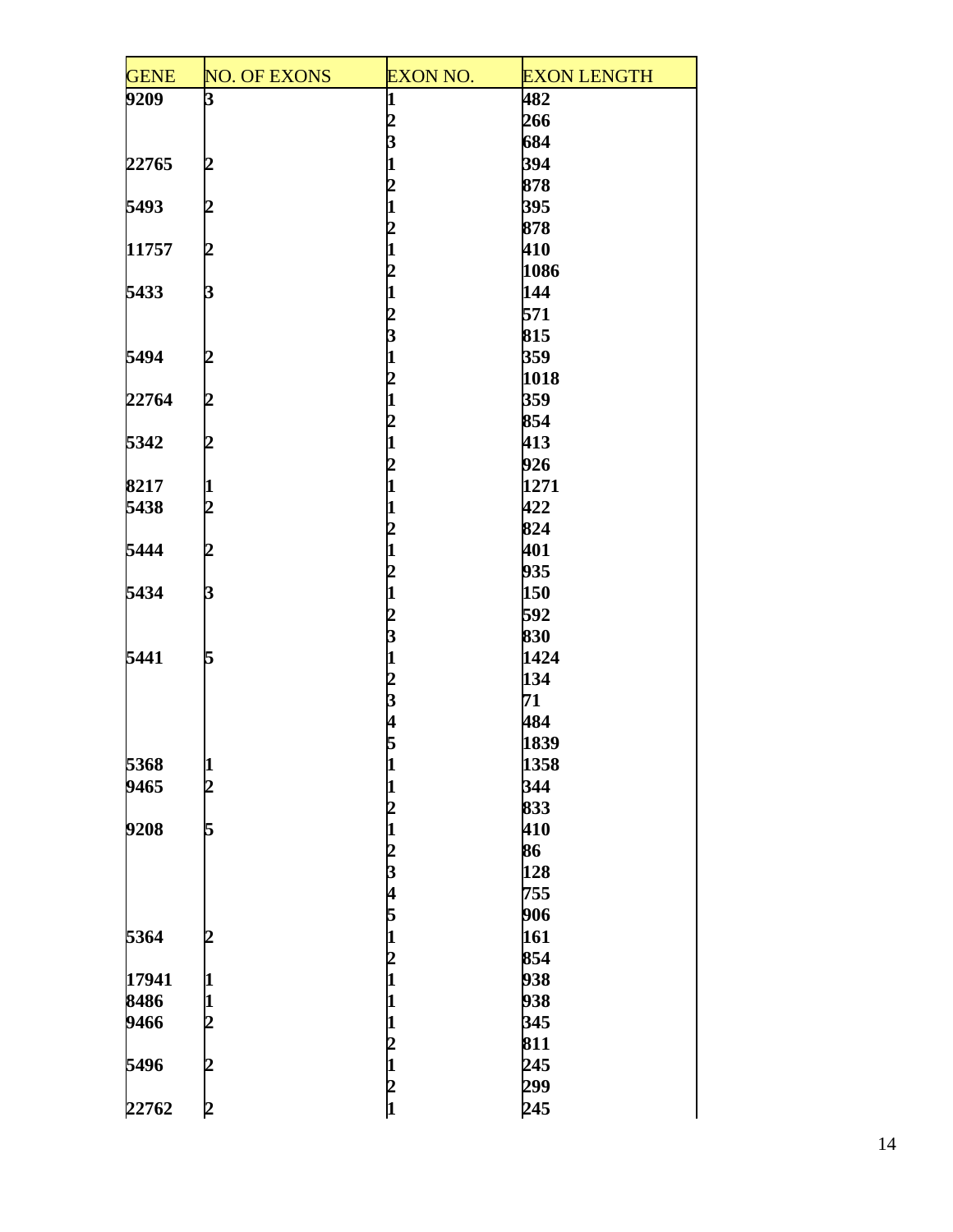|--|

#### **e) Primer designing:**

 Each of the rice serpin genes have to be amplified through PCR for further experimental procedures, by appropriately designing a forward and a reverse primer for it. My work included designing primers for the gene, 05493.

 In Biology Workbench software, using the function "Primer 3- Formation of Primers and Probes", primers were designed for the exon (cDNA) sequence of the selected gene. All required inputs were supplied viz. number of primer sets to be generated, starting and ending nucleotide positions on the DNA for PCR amplification by the primer, product size, primer length, melting temperature etc. Accordingly, sets of left and right primer of the required length were shown. Considering each of these, such a set was chosen, for which, the region in that gene where the primers would bind, is maximally non-homologous with either of the other gene sequences in that group. This step was undertaken by consulting the pairwise alignment of the cDNA sequence of that gene 05493 with those of the other genes (05494 and 05496) in the same phylogenetic group (group III) (depicted below). It was done to ensure that the selected primer set would amplify only the gene under study and not any other.

 Next, in NCBI database, the selected left and right primers of the gene were used to BLAST with the genomic sequence of rice (*Oryza sativa*), to mark the uniqueness of the primer set for the particular gene. A number of combinations were shown, presenting the probable binding of different lengths of the primer with complementary sequences of the rice genome. It was ensured if the whole length of the primer could bind with at least one portion of the genomic sequence which had not been cloned previously.

 The study aims to inhibit the expression of the serpin family genes in rice to be verified by Northern analysis. Therefore, the primers are designed to specifically amplify the target sequences but the amplified product will hybridize to all the genes in the group, so that the expression of a given group of genes can be determined by a single Northern analysis.

#### **Pairwise alignment between cDNA sequences of genes 05493 and 05494:**

ALIGN calculates a global alignment of two sequences version 2.0uPlease cite: Myers and Miller, CABIOS (1989) 4:11-17 05493 1275 nt vs. 05494 1215 nt scoring matrix: DNA, gap penalties: -16/-4 85.7% identity; Global alignment score: 4668 10 20 30 40 50 60 05493 ATGGAAGACAACGCCGGCGACTGCGGCGGCATGACGGCCTTCGCGCTCCGCCTGGCGAA G ::::::::: :::::::: ::::::::::: ::::::: ::::::::::::::::::::: 05494 ATGGAAGACGACGCCGGCAACTGCGGCGGCCTGACGGCGTTCGCGCTCCGCCTGGCGAA G 10 20 30 40 50 60 70 80 90 100 110 120 05493 CGTCTCGCCGACGTCGGCGTCAGCAGCAACAAGAACCTCGTCTTCTCGCCGGCGTCCCTG

::::::::::::: ::::: :: :::::::: :::: ::::::::::::::: :::::::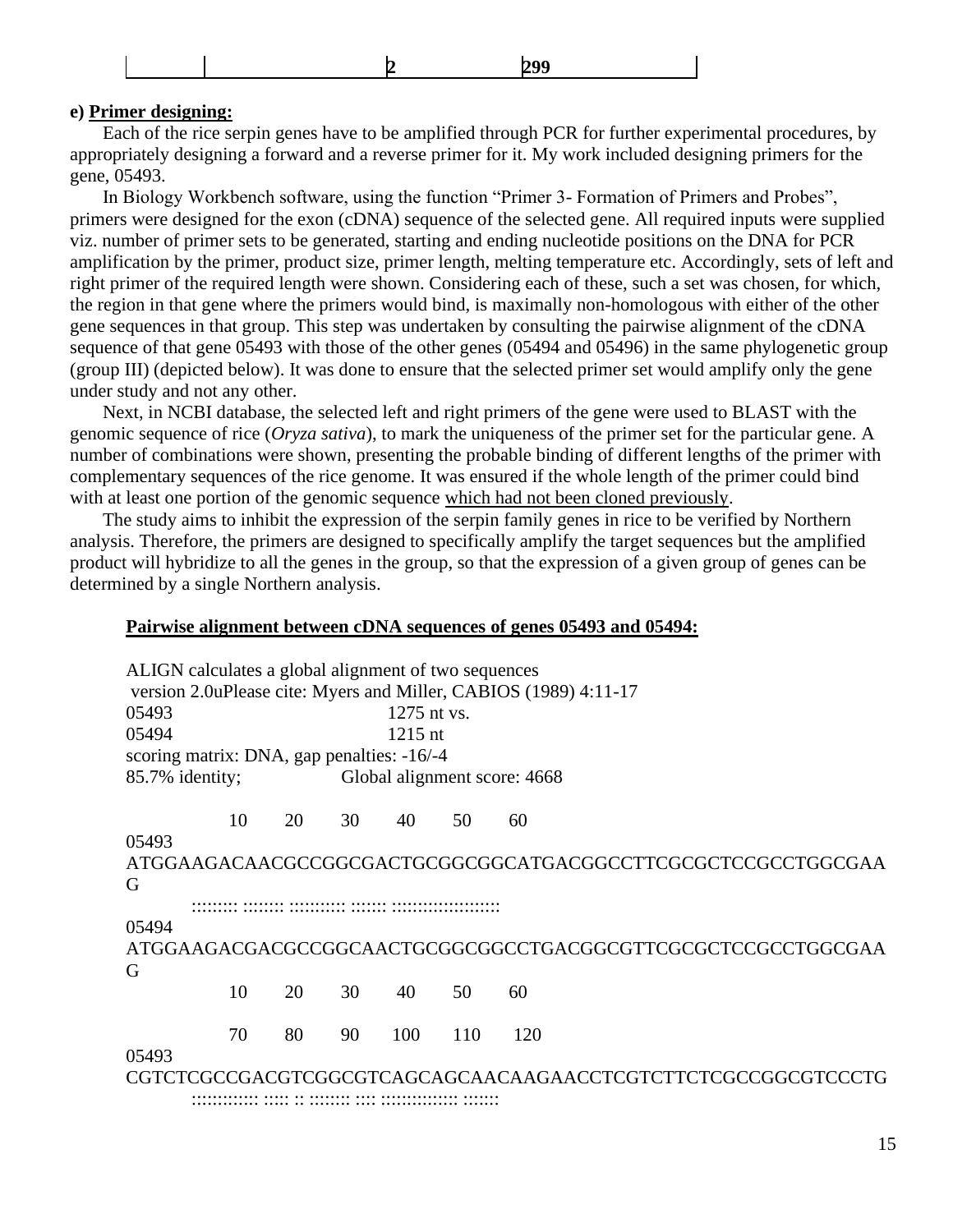| 05494        |     |            |     |     |     |     |                                                              |
|--------------|-----|------------|-----|-----|-----|-----|--------------------------------------------------------------|
|              |     |            |     |     |     |     | CGTCTCGCCGACGACGGCGACAACAGCAACAGGAACGTCGTCTTCTCGCCGGTGTCCCTG |
|              | 70  | 80         | 90  | 100 | 110 | 120 |                                                              |
|              |     |            |     |     |     |     |                                                              |
|              | 130 | 140        | 150 | 160 | 170 | 180 |                                                              |
| 05493        |     |            |     |     |     |     | TACGCCGCGCTGGCGCTGGTGGCGGCCGGGCACGGGCACCACCACCTGGACGAGCTCCT  |
| $\mathsf{C}$ |     |            |     |     |     |     |                                                              |
|              |     |            |     |     |     |     |                                                              |
| 05494        |     |            |     |     |     |     | TACGCCGCGCTGGCGCTGGTGGCGTCCGGGGCACGGGCACCACCCTGGACGAGCTCGTC  |
|              | 130 | 140        | 150 | 160 | 170 | 180 |                                                              |
|              |     |            |     |     |     |     |                                                              |
|              | 190 | <b>200</b> | 210 | 220 | 230 | 240 |                                                              |
| 05493        |     |            |     |     |     |     |                                                              |
|              |     |            |     |     |     |     | GCGCTGCTCGGCGCCGCGTCGCTCGACGACCTCGAGGAGTCCGTACGCCGCGCCGTGGAG |
|              |     |            |     |     |     |     |                                                              |
| 05494        |     |            |     |     |     |     |                                                              |
|              |     |            |     |     |     |     | GCGCTGCTCGGCGCCGCGTCGCTCGACGACCTCGAGGAGTCAGTACGCCGCGCCGTGGAG |
|              | 190 | 200        | 210 | 220 | 230 | 240 |                                                              |
|              |     |            |     |     |     |     |                                                              |
|              | 250 | 260        | 270 | 280 | 290 | 300 |                                                              |
| 05493        |     |            |     |     |     |     |                                                              |
|              |     |            |     |     |     |     |                                                              |
|              |     |            |     |     |     |     |                                                              |
| 05494        |     |            |     |     |     |     | GTCGGCCTCGCCGACGAGTCCGAGTCCGGCGGGCCGCGCGTCTCCTACGCCTGCGGCGTC |
|              | 250 | 260        | 270 | 280 | 290 | 300 |                                                              |
|              |     |            |     |     |     |     |                                                              |
|              | 310 | 320        | 330 | 340 | 350 | 360 |                                                              |
| 05493        |     |            |     |     |     |     |                                                              |
|              |     |            |     |     |     |     | TGGCACGACGAGACGCTCGAGCTTAAGCCGGCCTACCGCGCCGCCGCCGCCGGCACCTAC |
|              |     |            |     |     |     |     |                                                              |
| 05494        |     |            |     |     |     |     |                                                              |
|              | 310 | 320        | 330 | 340 |     |     |                                                              |
|              |     |            |     |     |     |     |                                                              |
|              | 370 | 380        | 390 | 400 | 410 | 420 |                                                              |
| 05493        |     |            |     |     |     |     |                                                              |
|              |     |            |     |     |     |     |                                                              |
| $\mathsf{C}$ |     |            |     |     |     |     |                                                              |
|              |     |            |     |     |     |     |                                                              |
| 05494        |     |            |     |     |     |     | -----ACTTCCAAAGACAGCCAAAGAGTTCAAGAAAGAAGATC                  |
|              |     | 350        | 360 | 370 | 380 |     |                                                              |
|              | 430 | 440        | 450 | 460 |     | 480 |                                                              |
| 05493        |     |            |     |     | 470 |     |                                                              |
|              |     |            |     |     |     |     | AACAAGTGGGTGTCCAAGGCGACGAACAAGCTCATCCCCGAGATCCTCCCAGATGGATC  |
| A            |     |            |     |     |     |     |                                                              |
|              |     |            |     |     |     |     |                                                              |

16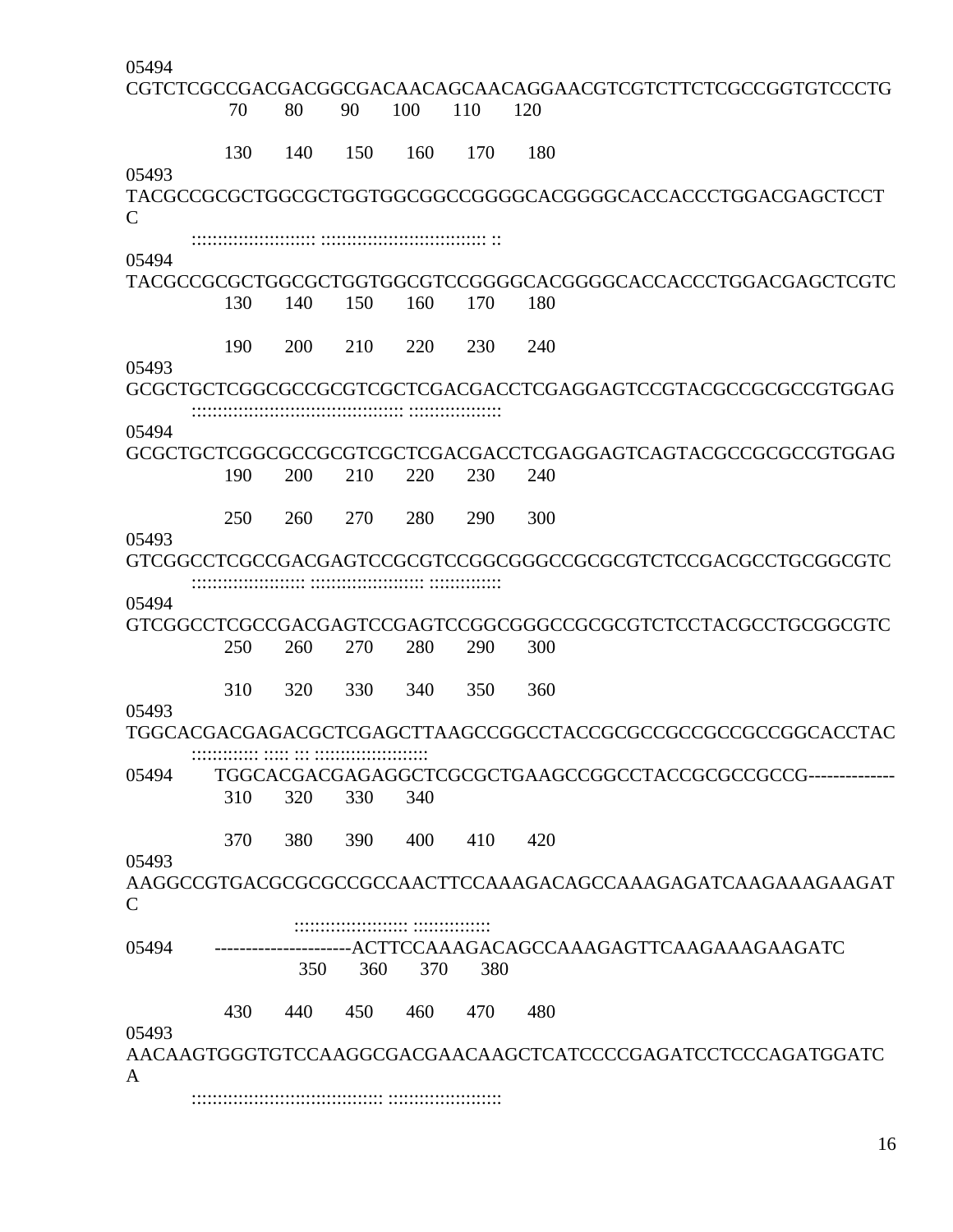05494

AACAAGTGGGTGTCCAAGGCGACGAACAAGCTCATCCGCGAGATCCTCCCAGATGGATC A 390 400 410 420 430 440

490 500 510 520 530 540

05493

GTTCATGTCGACACCGCCCTCGTGCTCGTGAACGCCATCTACTTCAAGGGCAAATGGTCC ::::::: :: :::::::::::::::::: ::::::::::::::::::::::::::::::

05494

GTTCATGGCGGCACCGCCCTCGTGCTCGTCAACGCCATCTACTTCAAGGGCAAATGGTCC 450 460 470 480 490 500

550 560 570 580 590 600

05493

AATCCCTTCCCCAGGTCGAGCACCACCACCGGCAAGTTCCACCGCCTCGACGGCAGCTCC ::::::::::::::: ::: :::::::::::::::::::::::::::::::::::::::

05494

AATCCCTTCCCCAGGGAGAGAACCACCACCGGCAAGTTCCACCGCCTCGACGGCAGCTCC 510 520 530 540 550 560

610 620 630 640 650 660

05493

GTCGACGTCCCGTTCATGAGCAGCCGGGAGGATCAGTACATCGGCTTCCACGACGGCTTC ::::::: ::::::::::::::::::::::::::::::::::::::: :::::::::::

05494

GTCGACGCTCCGTTCATGAGCAGCCGGGAGGATCAGTACATCGGCTTCTACGACGGCTTC 570 580 590 600 610 620

670 680 690 700 710 720

05493

ACGGTGCTCAAGCTGCCGTACCACCACCGGACCATGAAGAACCATGGCGATGGTGGCGA  $\mathcal{C}$ 

: ::::::::::::::::::::: :::::::::::::::::::::::::::::: :::

05494 AAGGTGCTCAAGCTGCCGTACCA---

CCGGACCATGAAGAACCATGGCGATGGTGGTGAC

630 640 650 660 670 680

730 740 750 760 770 780

05493

ACTATCACCAACAGTAGCATCACTCGGGCCATCCTCGAGCACTACGGCGGCGAGAACGTA : :::::: :::::::::: : ::::::::: ::::::::

05494 A------------------TCACTCCGGCCATCCTCAAACACTACGGC---GAGAACGTG 690 700 710 720

790 800 810 820 830 840

05493

GGGCTGTCGATGTACATCTTCCTTCCGGACGAGCGCGACGGCCTGCCGGCGCTCGTCGAC ::: ::::::::::::::::::: ::::::: ::::::::::::::::::::::::::::

05494

GGGTTGTCGATGTACATCTTCCTGCCGGACGCGCGCGACGGCCTGCCGGCGCTCGTCGAC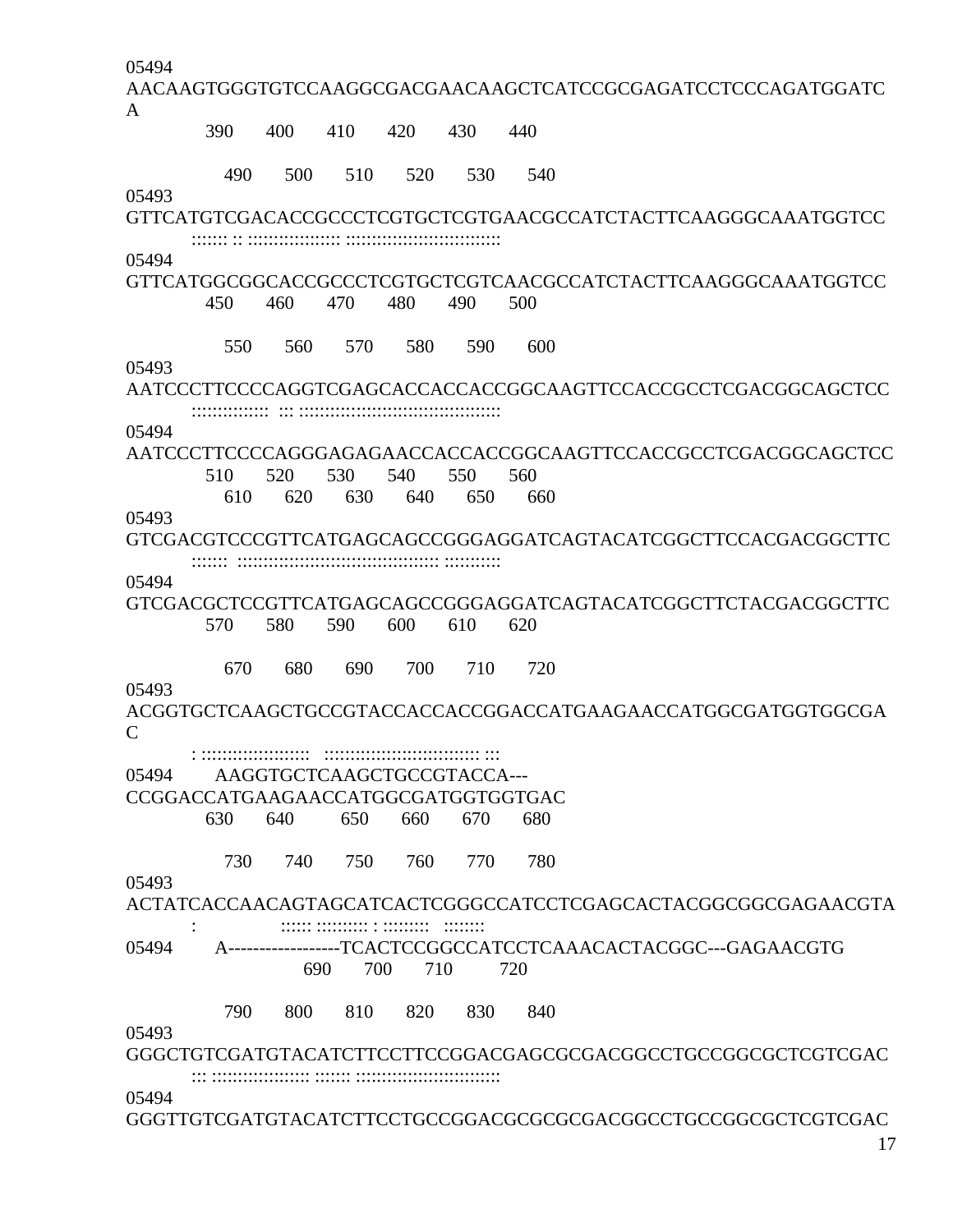730 740 750 760 770 780 850 860 870 880 890 05493 AAGATGGC---GGCGTCGTC------ GTCGTCGTCCTCCTTCCTGCGCGACCACCGGCCG :::::::: ::::::::: : : :: :::::::::::::: :::::::::::: 05494 AAGATGGCAGTGGCGTCGTCCGGCACGGCCTCCTCCTCCTTCCTGCGTGACCACCGGCCG 790 800 810 820 830 840 900 910 920 930 940 05493 ACGCGGCGTCG--- CGAGGTCGGCGACCTCAGGGTGCCGAGGTTCAAGGTGTCGTTCTAC ::: :: :: : ::::::::::::: :::::::::::::::::::::::::::::: 05494 GGGCGACGGCGGATCAAGGTCGGCGACCTGAGGGTGCCGAGGTTCAAGGTGTCGTTCTA  $\mathcal{C}$  850 860 870 880 890 900 950 960 970 980 990 1000 05493 AGCCAGATCAACGGGGTTCTGCAGGGGATGGGGGTGACGGCCGCCTTCGACGCCGGCGA G ::: :::: :::: ::::::: ::::::::::: : :::::::::::::: :::: :: 05494 AGCGAGATGAACGAGGTTCTGAAGGGGATGGGGATTGGGGCCGCCTTCGACGTCGGCAA G 910 920 930 940 950 960 1010 1020 1030 1040 1050 1060 05493 GCCGACCTGTCCGGCATGGCGGAGGGCGTGGATCAGCGGGGCGGCGGGCTGGTGGTGGA G : :::::: ::::::::: :: :::: ::: :: ::::::::::: 05494 GTCGACCTATCCGGCATGATCGACGGCG------AGCTGG---------TGGTGGTGGAG 970 980 990 1000 1070 1080 1090 1100 1110 1120 05493 GAGGTGTTCCACAGGGCGGTCGTGGAGGTGAACGAGGAAGGCACGGAGGCGGCGGCGTC C ::::: : :::::::::::::::::::::::::::::::::::::::::::::::: :: 05494 AAGGTGATGCACAGGGCGGTCGTGGAGGTGAACGAGGAAGGCACGGAGGCGGCGGCGG CC 1010 1020 1030 1040 1050 1060 1130 1140 1150 1160 1170 1180 05493 ACGGCCTGCACGATCAGGCTCTTGAGCATGAG------

```
CTACCCGGAGGACTTCGTCGCG
```
18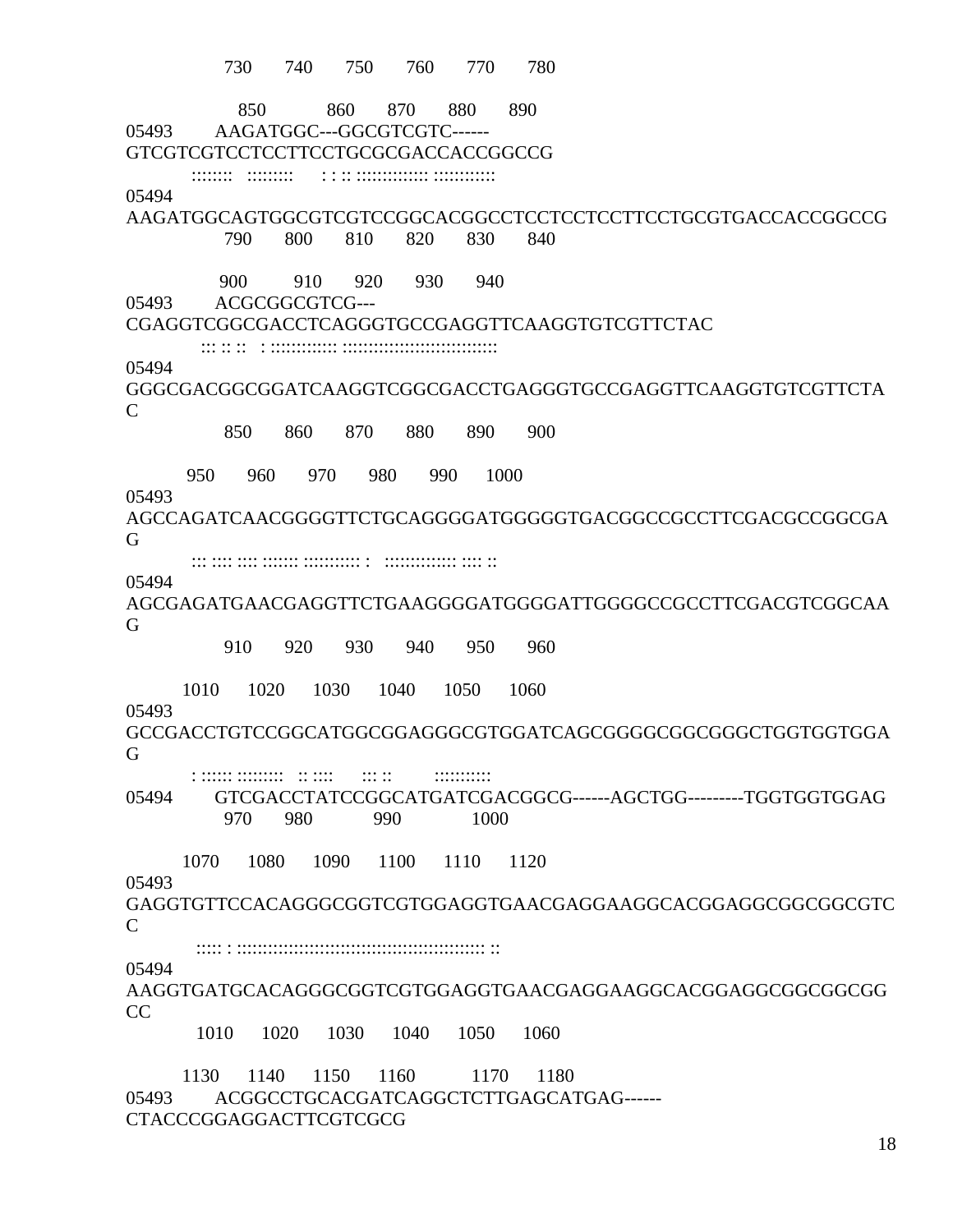| 05494 |       |      |        |      |      |                                                              |
|-------|-------|------|--------|------|------|--------------------------------------------------------------|
|       |       |      |        |      |      | ACGGCCTGCACGATGAAGTTCTTGTGTTTAACTTTAACCTCTCCTGTGGACTTCGTCGCG |
|       | 1070  | 1080 | 1090   | 1100 | 1110 | 1120                                                         |
|       | 1190  | 1200 | - 1210 | 1220 | 1230 | 1240                                                         |
| 05493 |       |      |        |      |      |                                                              |
|       |       |      |        |      |      | GACCATCCGTTCGCGTTCTTCGTGGTGGAGGAGACGTCGGGCGCGGTGCTCTTCGCCGGC |
|       |       |      |        |      |      |                                                              |
| 05494 |       |      |        |      |      |                                                              |
|       |       |      |        |      |      | GACCATCCGTTCGCGTTCTTCGTGGTGGAGGAGAAGTCGGATGCGGTGCTCTTTGCTGGC |
|       | 1130. | 1140 | 1150   | 1160 | 1170 | 1180                                                         |
|       |       |      |        |      |      |                                                              |
|       | 1250  | 1260 | 12.70  |      |      |                                                              |
| 05493 |       |      |        |      |      | CACGTCCTTGACCCAACAAGCAGCTCAGAGTGA                            |
|       |       |      |        |      |      |                                                              |
| 05494 |       |      |        |      |      | CACGTCCTTGACCCAACAAG---CTTGGAGTAA                            |
|       | 1190  | 1200 | 1210   |      |      |                                                              |

Similarly, the cDNA sequences of 05493 & 05496 genes were aligned pairwise.

#### **Primer Design**

#### GENE USED FOR PRIMER DESIGNING: 05493

|                               | START LENGTH Tm GC% |             |                                            |
|-------------------------------|---------------------|-------------|--------------------------------------------|
| LEFT PRIMER                   |                     |             | 715 21 60.05 52.38 (GGCGACACTATCACCAACAGT) |
| <b>RIGHT PRIMER</b> $1175$ 20 |                     | 60.10 55.00 | (AAGTCCTCCGGGTAGCTCAT)                     |

PRODUCT SIZE: 461

#### **II. Amplification of targeted exon sequences after rice DNA isolation:**

The rice DNA was isolated and used to amplify the target exon sequence (belonging to 11757 gene) through PCR using primers designed beforehand. The amplification products were confirmed by agarose (1.5%) gel electrophoresis using DNA ladder mix as the marker. The results are as follows (**Fig.1**).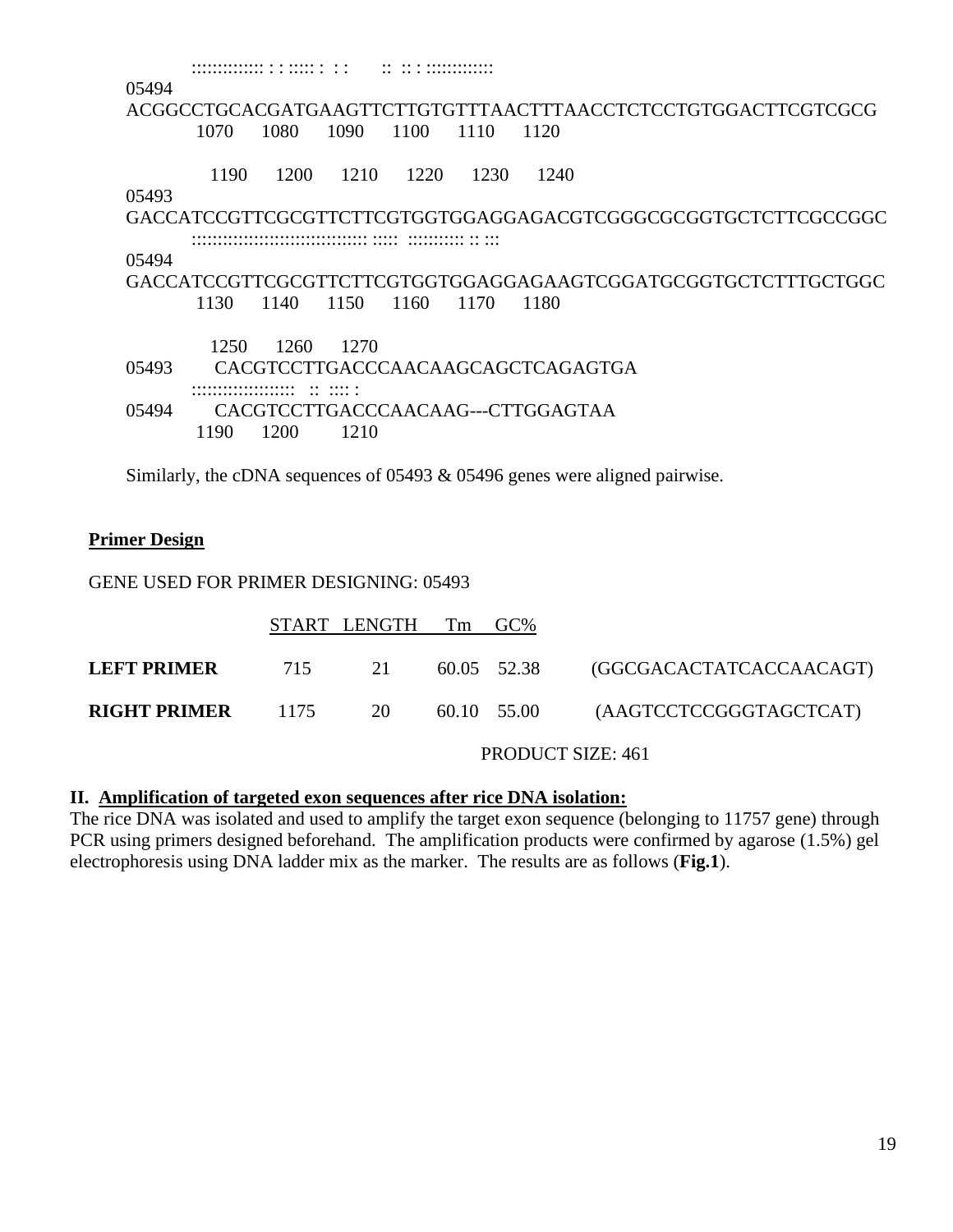

# **III. Cloning of the PCR-amplified target sequences in** *E. coli***:**

3-TP309 DNA

#### **Ligation of amplified sequences into cloning vector, preparation of competent** *E. coli* **cells and their transformation:**

M-Marker

The nucleotide sequences amplified by the PCR have a 3' "A" overhang. Hence, the T/A cloning vector pTZ57R/T (2886bp, provided by the Fermentas InsT/Aclone PCR Product Cloning Kit #K1214) is designed with a T overhang, so as to ligate the amplified product directly without any post PCR treatment. The amplified fragments of both the genes were ligated with the vector molecule by individual ligation reactions. *E. coli* DH5α cells cultured in LB-broth by overnight incubation in shaker incubator at 37°C, were made competent (as mentioned before). They were then transformed with the cloning vector ligated with the expected insert (*ref. c*) and plated on LB-amp plates for overnight incubation. A total of 8 single colonies grew in the LB-amp plates. Cells from different colonies were taken, inoculated in culture tubes with LBamp, incubated at 37°C overnight and used for plasmid isolation.



20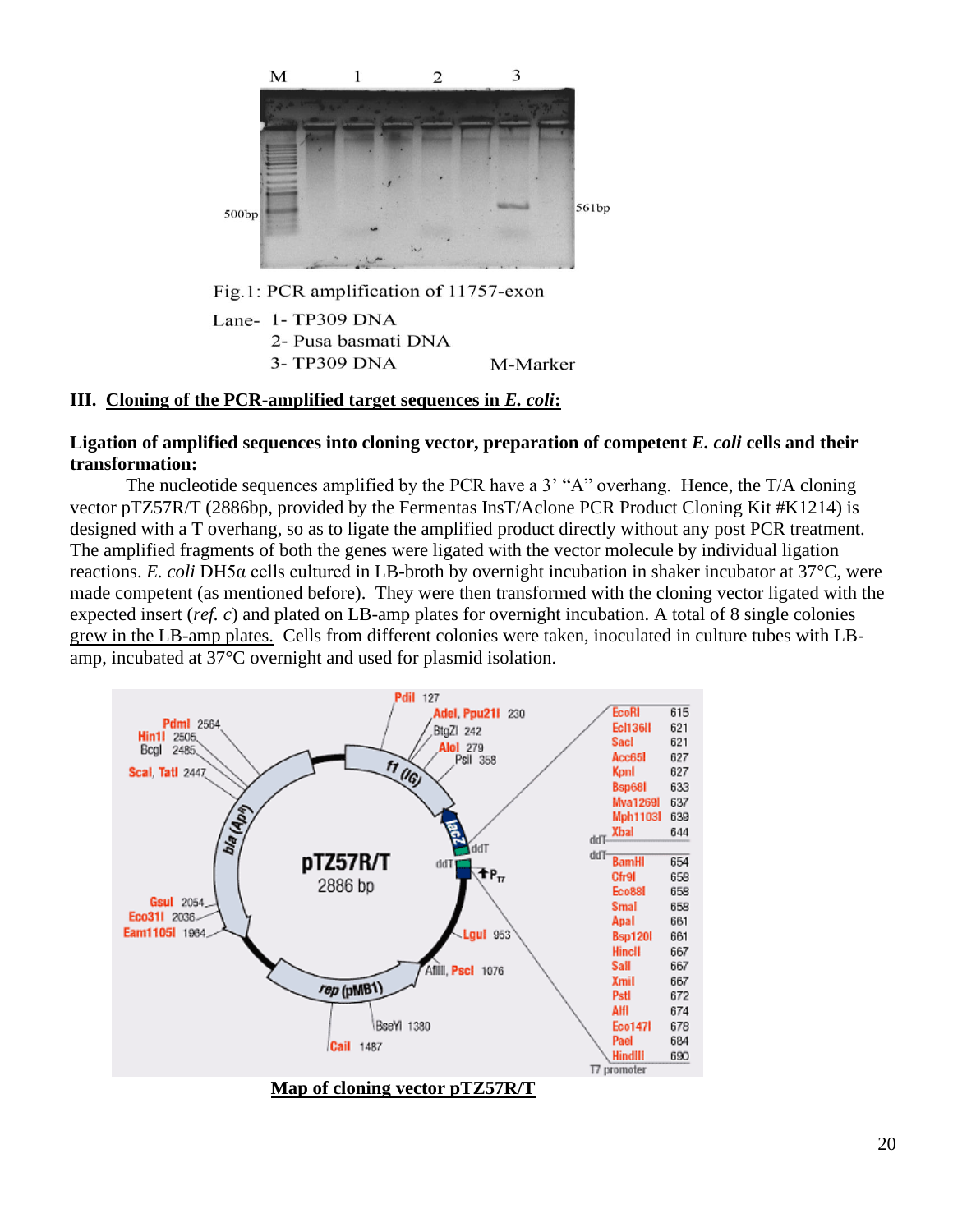# **IV. Plasmid isolation (miniprep.) from the transformed** *E. coli* **DH5α cells:**

The plasmids containing the expected insert were isolated from the transformed *E. coli* DH5α cells (*ref. c*). The result of an agarose (1.5%) gel electrophoresis of the isolated plasmids is presented in **Fig. 2**.





# **V. Restriction digestion of the plasmids isolated for confirmation of the insert:**

The isolated plasmids were restriction digested with BamHI and EcoRI restriction enzymes (selected by analyzing the MCS of the plasmid vector pTZ57R/T) expected to produce the cut vector and the 11757 insert. The result of the digestion was reflected in agarose (1.5%) gel electrophoresis (**Fig. 3**).



m: marker 1-8: isolated plasmids (pTZ57R/T+11757 insert) digested by EcoR1 & BamH1 Fig.3: Agarose gel electrophoresis after restriction digestion of isolated plasmids  $(pTZ57R/T+11757$  insert)

by EcoR1 &BamH1 for confirmation of the insert

# **VI. Restriction analysis to identify the direction of the insert in the cloning vector with respect to the T7 promotor:**

By analyzing the cloned target sequences for the available restriction sites (as presented below) using the "TAGC-Analysis of the nucleotide sequence for the presence of restriction enzyme sites" function in Biology Workbench, we identified the appropriate enzyme (Sac I) which can be used to digest the isolated plasmids containing the insert, at two specific sites (one in the insert and the other in the MCS).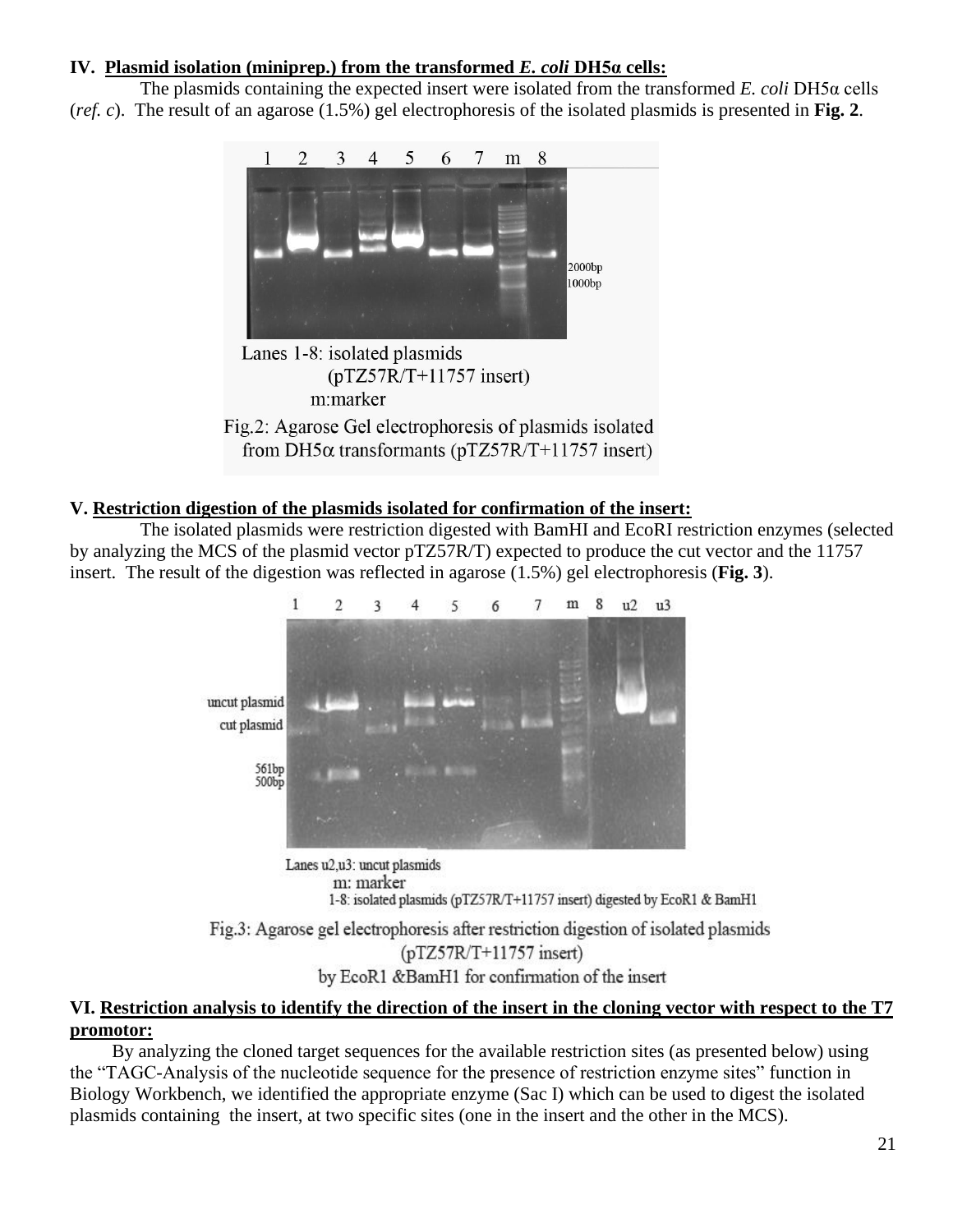| <b>Total Number of Hits per Enzyme:</b> |  |  |  |                                 |  |  |  |  |  |  |
|-----------------------------------------|--|--|--|---------------------------------|--|--|--|--|--|--|
|                                         |  |  |  | AlwI 1 BsrI 1 Hin4I 2 RsaI 7    |  |  |  |  |  |  |
|                                         |  |  |  | Apal 2 BsrBI 2 HinP1I 31 SacI 2 |  |  |  |  |  |  |
|                                         |  |  |  | AscI 1 BsrFI 6 Hinell 1 SacII 5 |  |  |  |  |  |  |

....and so on. Of all the restriction enzyme sites, only those for SacI were chosen for reasons discussed below.

#### **Sites Cut by the Enzyme:**

| AatII $G_\text{ACGT'C}$ (0 Err) - 1 Cut(s) | 591 |      |                     |  |
|--------------------------------------------|-----|------|---------------------|--|
| <b>SacI</b> $G_A GCT'C$ (0 Err) - 2 Cut(s) | 9.  | -833 |                     |  |
| SacII $CC_GCGG$ (0 Err) - 5 Cut(s)         |     |      | 160 201 283 712 718 |  |

....and so on. In order to check the orientation of the insert we had to choose an enzyme that has a single restriction site in the nucleotide sequence and also a same one in the vector MCS. It was found that the enzyme SacI has a restriction site at the 405bp position in the 561bp length of the 11757 insert. The vector also has the SacI restriction site in the 621bp position in the vector's MCS. If the insert is in the forward orientation relative to the T7 promotor of the vector, the restriction digestion will produce a fragment of approximately 178bp but a fragment of approximately 428bp if in reverse direction. The plasmids containing the 11757 inserts were digested with the SacI enzyme. An agarose (1.5%) gel electrophoresis of the digested products showed the presence of the band at approximately 428bp position (**Fig. 4**). Therefore, it was concluded that the insert was present in the reverse orientation in the vector.



Lanes 2,4,5: plasmids from colonies 2,4,5 with 11757 insert, restriction digested with Sac1

Fig. 4: Agarose gel eletrophoresis after restriction digestion of isolated plasmids (pTZ57R/T+11757 insert) by Sac1

#### **VII. Preliminary approach to generate a RNAi using the cloned insert:**

The RNAi vector used was pTCK303 (as shown below). It is a PCR-based RNAi vector (14621bp) with a maize ubiquitin promoter, and a rice intron flanked by a specific multiple cloning site on either of its two ends, which is specifically designed for monocot gene silencing. With this vector, only one PCR product (but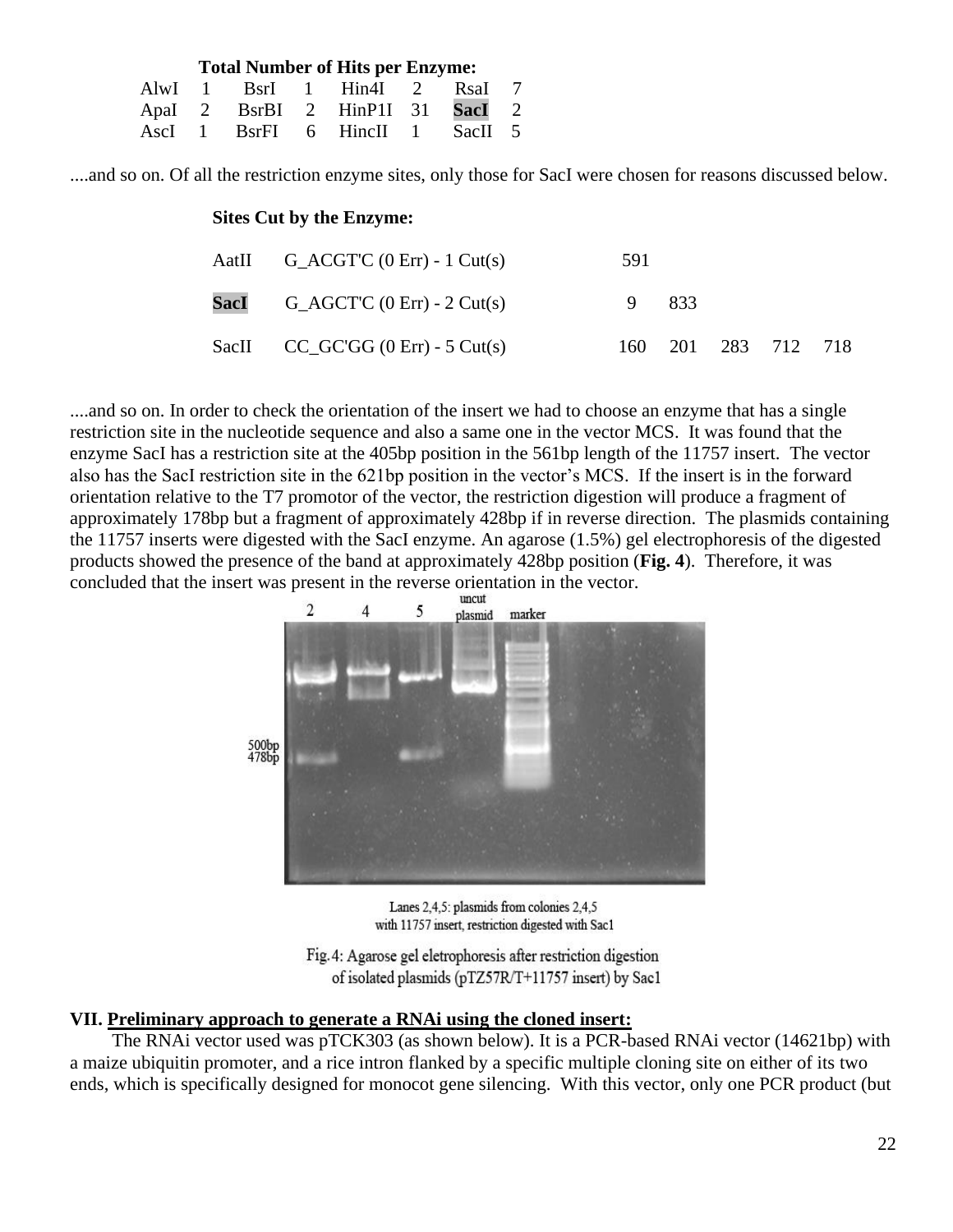to be inserted in opposite orientation in the vector with respect to the promotor), amplified by a single pair of primers, and two ligation reactions, are needed to create an RNAi construct.



(a) The core structure of RNAi (RNA interference) vector pTCK303.

(b) An example of the application of vector pTCK303 in RNAi construct.

## **1) Transformation of the DH5α cells with pTCK303 and verification by growth of single colonies on LBkanamycin plates:**

The *E. coli* DH5α cells were transformed with the vector pTCK303 (*ref. c*) and cultured overnight on LB-kanamycin plates, after which, the single colonies that grew, were further cultured for plasmid isolation (maxiprep.) (*ref. a*).

### **2) Isolation of plasmids (pTZ57R/T+11757 insert) (maxipreparation) from culture of transformed** *E. coli* **DH5α cells:**

The DH5 $\alpha$  colonies that were confirmed to have been transformed with the insert in the reverse direction with respect to the T7 promotor in pTZ57R/T (Fig. 4), were cultured in LB media, and used for plasmid isolation from them (maxiprep.) using the protocol as in *ref. a*) and verified by agarose gel electrophoresis.

# **3) Restriction digestion of the RNAi vector pTCK303 and the pTZ57R/T vector containing the 11757 insert, with the restriction enzymes BamHI and KpnI:**

By comparing the available maps of both the vectors, the enzymes BamHI and KpnI were chosen for inserting the cloned segment in the forward orientation with respect to the ubiquitin promoter in pTCK303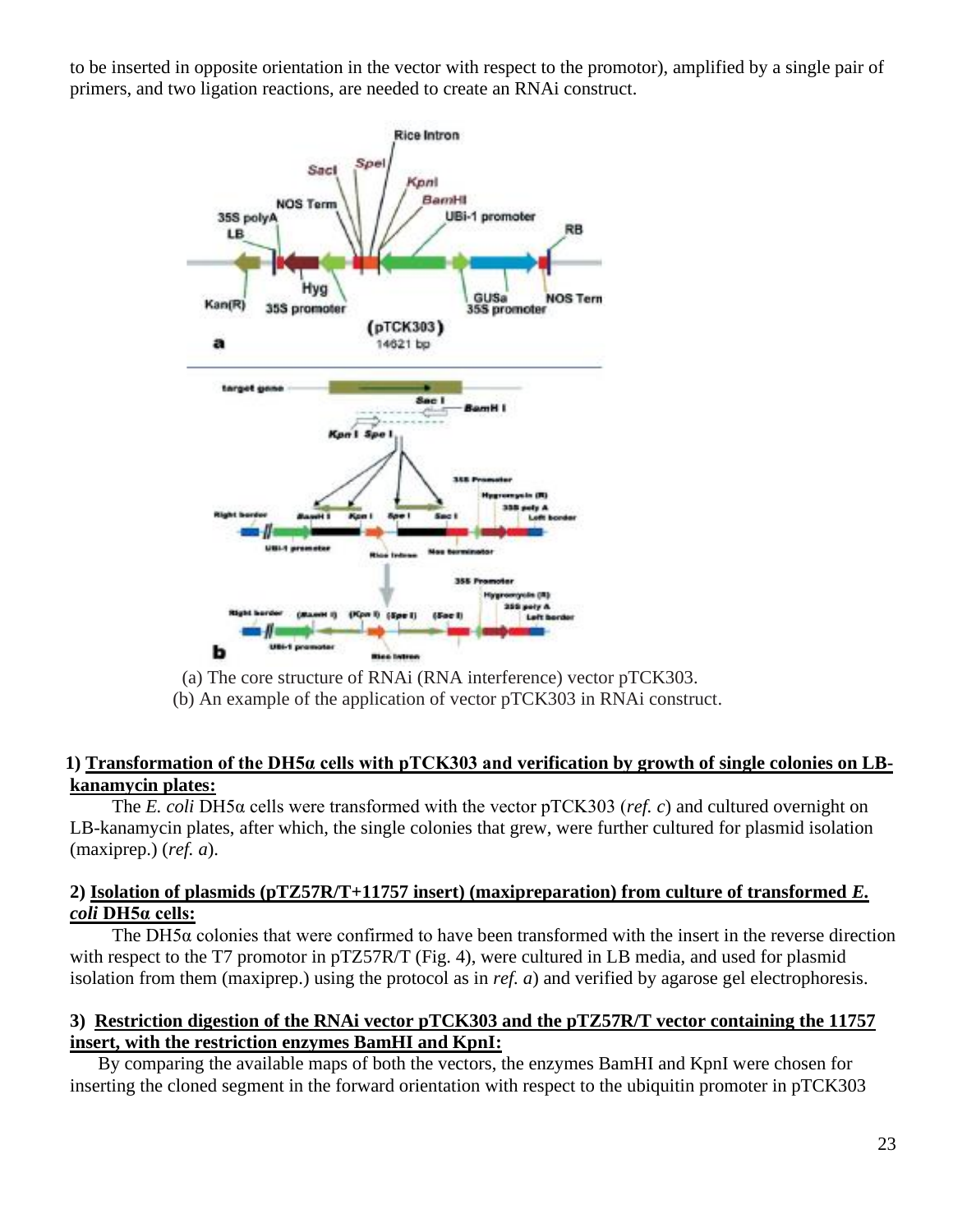vector. Therefore, both the vectors were digested with these enzymes and the results were analyzed by agarose gel electrophoresis (*Figs. 5, 6*).



 Lane 1: undigested pTCK303 (14621bp) Lane 2: pTCK303 digested with BamH1 and Kpn1  **Fig.5:** Agarose (1%) gel electrophoresis after restriction digestion of RNAi vector pTCK303 with BamH1 and Kpn1



Fig. 6: Agarose $(1\%)$  gel electrophoresis after restriction digestion of isolated (maxiprep) plasmid (pTZ57R/T with 11757 insert) by BamHI & KpnI for confirmation of insert

### **VIII. Elution from gel and purification of the restriction digestion products (11757 insert and the cut pTCK303 vector) for further ligation to initiate RNAi construct formation, using the freeze-thaw technique** (*ref. a*)**:**

 Both the products of the restriction digestion mentioned above were run in agarose (1%) gel followed by separation of the corresponding bands containing the insert and the cut pTCK303 vector with a scalpel, which were then purified by the freeze-thaw technique as given in *ref. a*) for the ligation of the insert into the RNAi vector in order to generate the prospective RNAi construct.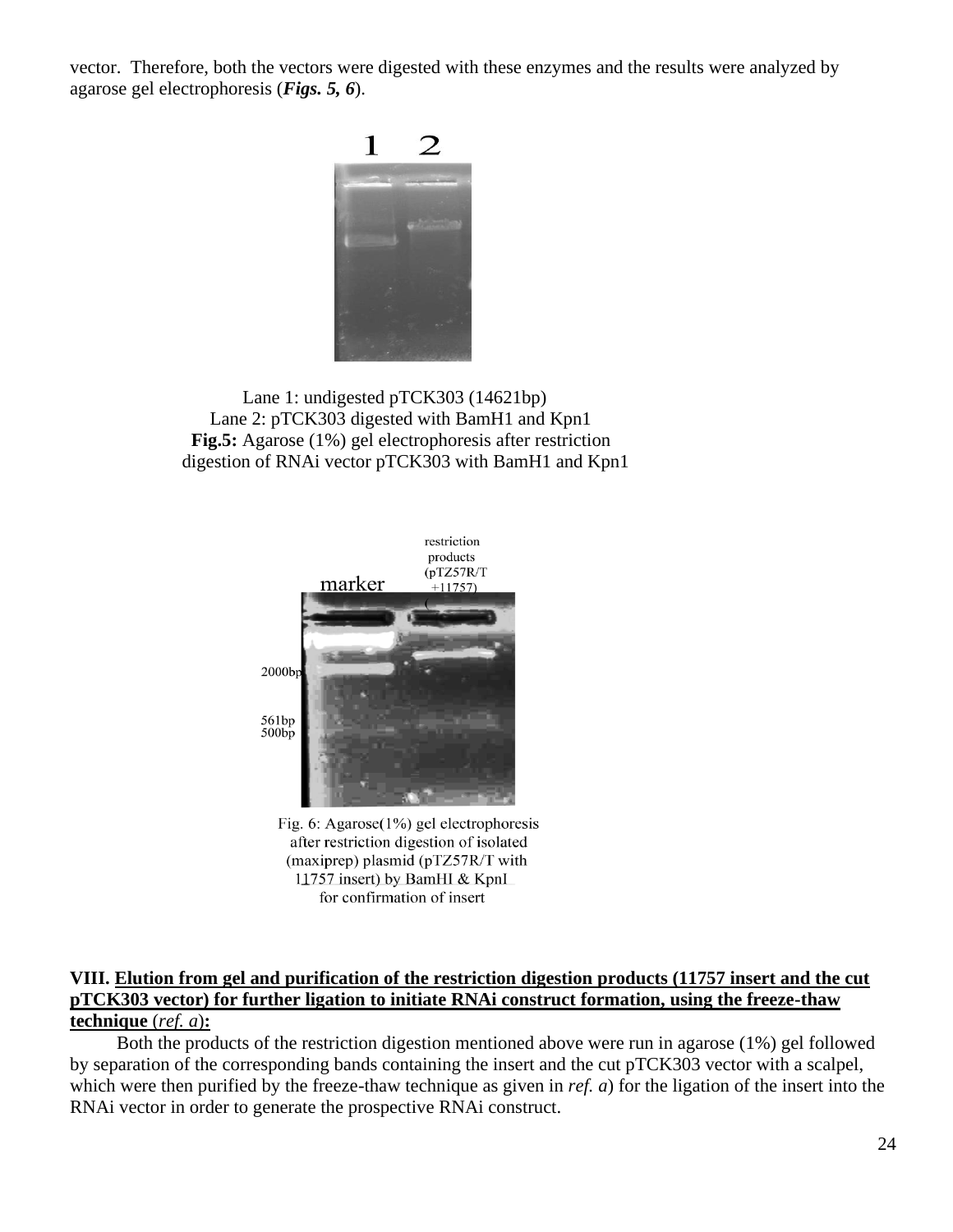#### **SUMMARY AND CONCLUSION**

Programmed Cell Death (PCD) plays a crucial role in plant immune response against diseases. Though widely observed, it has not been studied extensively at either biochemical or genetic level. Hence, analyzing the factors that regulate the process would help explain various aspects of PCD and plant-pathogen interaction. Taking advantage of *Arabidopsis* and rice genomic data, sequence homology of a particular gene family to a serpin (serine protease inhibitor) was noted, that is conserved in evolution.

The study began with identification of rice genomic sequences homologous to 'nec' (a protein in the serpin superfamily) in *Drosophila*, with the help of the 'nec' homologue found in *Arabidopsis.* Through bioinformatic analyses, primers unique for a selected gene exon in the rice serpin superfamily were designed, using which the exon was amplified by PCR of genomic DNA isolated from rice leaves. After that, the amplification products (i.e. the amplified target sequence) were cloned in *E. coli* DH5α cells. Plasmids containing the insert were isolated from the transformed *E. coli* cells and used for restriction digestion with suitable restriction enzymes (analyzed from the map of the vector used) for the confirmation of the insert. The orientation of the inserts in each clone with respect to the promotor in the vector were then verified by restriction digestion analyses. Preliminary steps required to introduce the insert (with its identified direction in the vector) extracted from the isolated plasmids into an appropriate RNAi vector were performed, as preparatory to the successful construction of an interfering RNA (RNAi). Using RNAi, knock-out lines of the selected gene would be produced in transgenic rice plants to show the potential regulatory role of the specific rice serpin gene in plant-pathogen interaction related to PCD.

The project reports bioinformatic analyses required for identification of the putative serpin genes in rice and the preliminary experiments required to make an RNAi construct of a single gene in the serpin superfamily. Results of this study would help a better understanding of the evolutionarily conserved innate immunity pathways regulated by serpin genes in rice. The research indicates a potential strategy to generate disease-resistant transgenic plants.